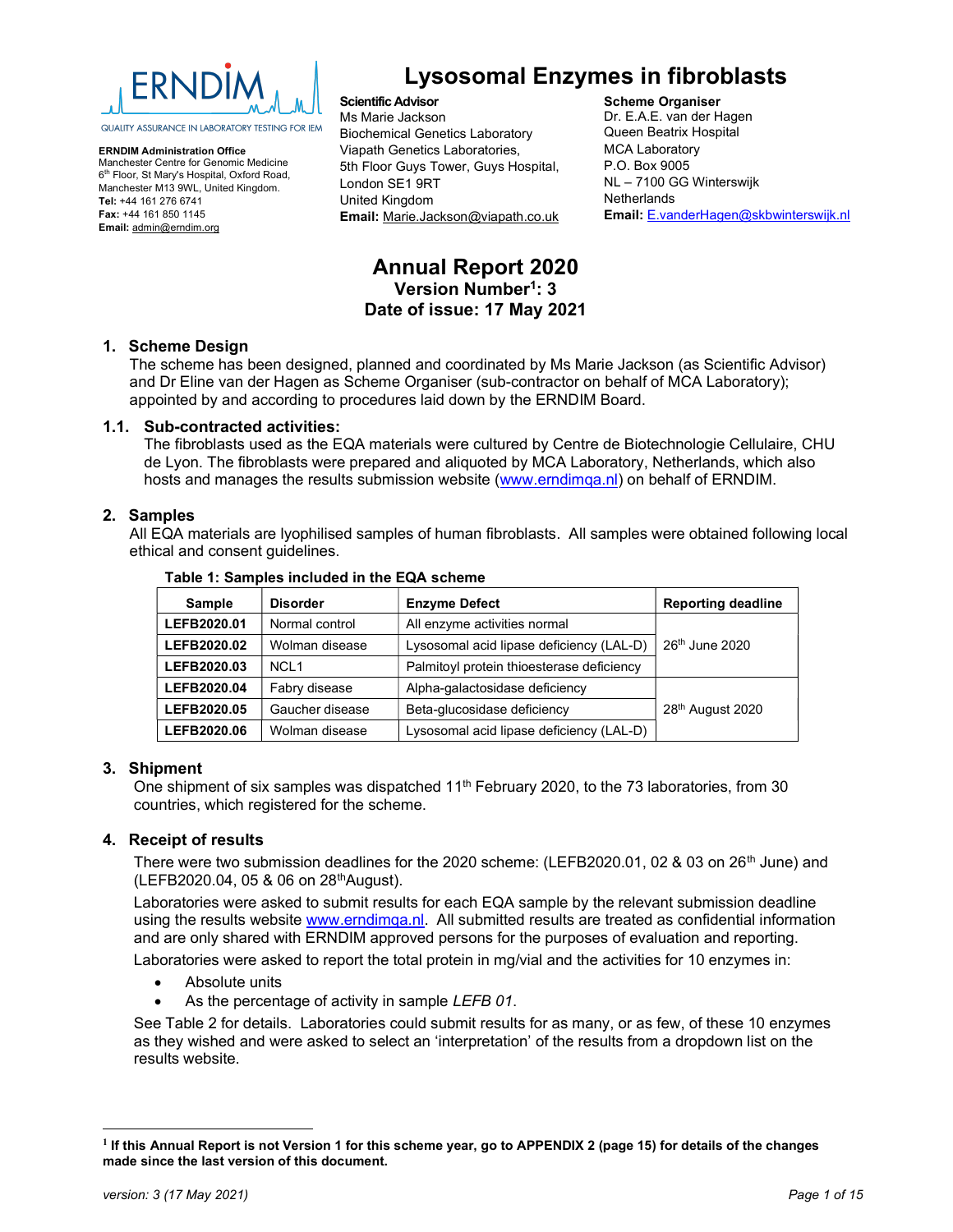| Analyte                           | <b>Parameter 1</b>  | <b>Parameter 2</b>  |
|-----------------------------------|---------------------|---------------------|
| Protein                           | mg/vial             |                     |
| $\alpha$ -Galactosidase           | nmol/h/mg protein   | % of sample LEFB 01 |
| $\alpha$ -N-acetylglucosaminidase | nmol/h/mg protein   | % of sample LEFB 01 |
| β-Galactosidase                   | nmol/h/mg protein   | % of sample LEFB 01 |
| $\alpha$ -Glucosidase             | nmol/h/mg protein   | % of sample LEFB 01 |
| $\beta$ -Glucosidase              | nmol/h/mg protein   | % of sample LEFB 01 |
| Arylsulphatase A                  | nmol/h/mg protein   | % of sample LEFB 01 |
| Lysosomal acid lipase (LAL)       | nmol/h/mg protein   | % of sample LEFB 01 |
| Palmitoyl protein thioesterase    | nmol/h/mg protein   | % of sample LEFB 01 |
| beta-Glucuronidase                | nmol/h/mg protein   | % of sample LEFB 01 |
| Galactosylceramidase              | nmol/17h/mg protein | % of sample LEFB 01 |

#### Table 2: Analytes to be measured

### 5. Reports

All data-transfer, the submission of data as well as request and viewing of reports is via the interactive website www.erndimqa.nl which can also be reached through the ERNDIM website (www.erndim.org). The results of each laboratory are confidential and only accessible by password protected laboratory accounts. The anonymised mean results of all labs are accessible to all participants. Statistics of the respective reports are explained in the general information section of the website.

Short-term reports on the six individual specimens are available two weeks after the submission deadline and provide up-to-date information on analytical performance. Although it is technically possible to produce reports immediately there is a delay of 14 days to enable the scientific advisor to inspect the results and add comments to the report when appropriate.

A second important characteristic of the website is the different levels of detail of results which allows individual laboratories the choice of fully detailed and/or summarised reports.

The "Analyte in Detail" is the most detailed report and shows the results of a specific analyte in a specific sample. Thus for the 10 enzymes in the year 2020 cycle, 6 x 10 (60) such Analyte-in-Detail-reports can be requested.

The "Cycle Review" summarises the performance for all enzymes in a specific sample (6 such Cycle Reviews can be requested in 2020).

### 6. Scoring scheme and Poor performance policy

It was approved by the Scientific Advisory Board at their meeting in November 2019 that scoring of interpretation would be formally introduced for the 2020 scheme.

For the 2020 Scheme the %CV for each enzyme will be provided as participants indicated that they find this information useful. However, this will not continue after 2020; also please note the % CV for each enzyme will not be scored for the 2020 scheme.

If the interpretation of a result is incorrect for a specific enzyme a performance support letter may be issued, but only for that particular enzyme assay. This is to initiate a dialogue between us, the EQA scheme advisor/organiser and you, the participating laboratory, in order to solve any particular analytical problems and to help you improve performance.

**Comments box:** Participant comments may be taken into account by the Scientific Advisor. Please use this box to note any issues noted regarding the sample or assay, or to note further relevant information.

The **diagnostic proficiency** was scored for each enzyme: i.e. is the interpretation correct or incorrect. One point was awarded for a correct diagnosis.

For the protein value a maximum of 2 points could be scored depending on the %CV.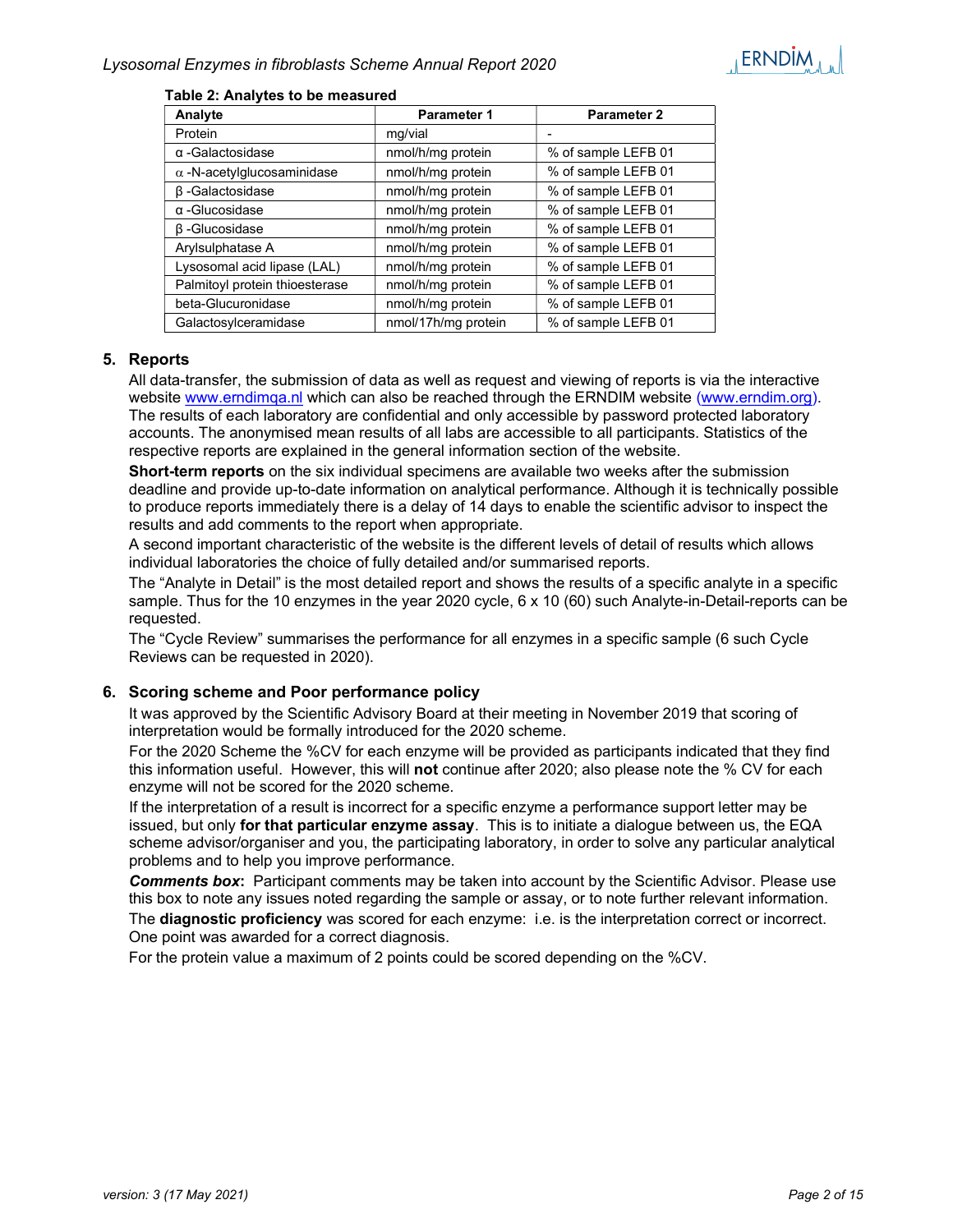

### Table 3: Scoring criteria

|                  | Criteria |                                            | <b>Score</b> |
|------------------|----------|--------------------------------------------|--------------|
| <b>Protein</b>   |          | CV<35%                                     |              |
|                  | CV       | CV= 35% <cv<60%< th=""><th></th></cv<60%<> |              |
|                  |          | CV>60%                                     |              |
| <b>Enzymes</b>   |          | Diagnosis correct                          |              |
| <b>Diagnosis</b> |          | Diagnosis incorrect                        |              |
|                  | Cν       | Not scored from 2020                       |              |

Laboratories could participate in as many of the ten enzymes offered in the scheme plus the protein assay as required. Each enzyme is assessed individually, the emphasis being on the correct interpretation of the result. Making the correct interpretation / diagnosis for each enzyme/ sample is the priority: i.e. identifying a deficiency in an affected patient and reporting normal activity in unaffected samples.

If a laboratory misinterprets a result then a performance support letter is sent relating to that specific enzyme only. The letter is intended to instigate dialogue between the EQA Scientific Advisor and the participating laboratory in order to solve any particular analytical problems in order to improve quality of performance of labs in the pursuit of our overall aim to improve quality of diagnostic services in this field.

### 6.1. Diagnosis

The participants must select an interpretation from the dropdown list on the results website. Diagnosis correct: correct interpretation and correct measurement of enzyme activity level. Diagnosis incorrect: incorrect interpretation and incorrect enzyme activity level.

### 6.2. Coefficient of variation

Results submitted for samples 2020.02 and 2020.06 were used to calculate the coefficient of variation (CV) according to the following formula: CV = Activity LF6-activity LF2/mean. From 2020 these results will not contribute to the scoring in this scheme.

NB: For laboratory information only these are quoted in the results (Appendix 1)

### 6.3. Appeals

If your laboratory has been sent a performance support letter for the 2020 scheme and you wish to appeal against this classification please email the ERNDIM Administration Office (admin@erndim.org) ), with full details of the reason for your appeal, within one month receiving your Performance Support Letter.

### 7. Results

Seventy-three laboratories were registered in the 2020 scheme. Sixty-five laboratories (89% of registered laboratories) submitted sufficient results for their performance to be assessed.

Four laboratories (5.5% of registered laboratories) did not submit enough results for their performance to be assessed.

Four laboratories did not submit any results, of which two were educational participants (5.5% of registered laboratories)

|                                           | <b>Submission Deadline</b> |                  |                               |               |               |               |
|-------------------------------------------|----------------------------|------------------|-------------------------------|---------------|---------------|---------------|
|                                           | 26th June 2020             |                  | 28 <sup>th</sup> August, 2020 |               |               |               |
| <b>Sample Numbers:</b>                    | 2020.01                    | 2020.02          | 2020.03                       | 2020.04       | 2020.05       | 2020.06       |
| No. of labs that submitted results:       |                            |                  |                               |               |               |               |
| By the submission deadline                | 68<br>$(93.2\%)$           | 68<br>$(93.2\%)$ | 68<br>(93.2%)                 | 68<br>(93.2%) | 68<br>(93.2%) | 68<br>(93.2%) |
| Within 7 days of the submission deadline  | $1(1.4\%)$                 | $(1.4\%)$        | $1(1.4\%)$                    |               | 0             | 0             |
| Within 2 weeks of the submission deadline | 0                          |                  | 0                             |               |               | 0             |
| Did not submit                            | 4(5.5%)                    | 4(5.5%)          | 4(5.5%)                       | 5(6.8%)       | 5(6.8%)       | 5(6.8%)       |

#### Table 4: Results returns for the 2020 scheme

The results for each sample were published on the results website 14 days after the relevant submission deadline.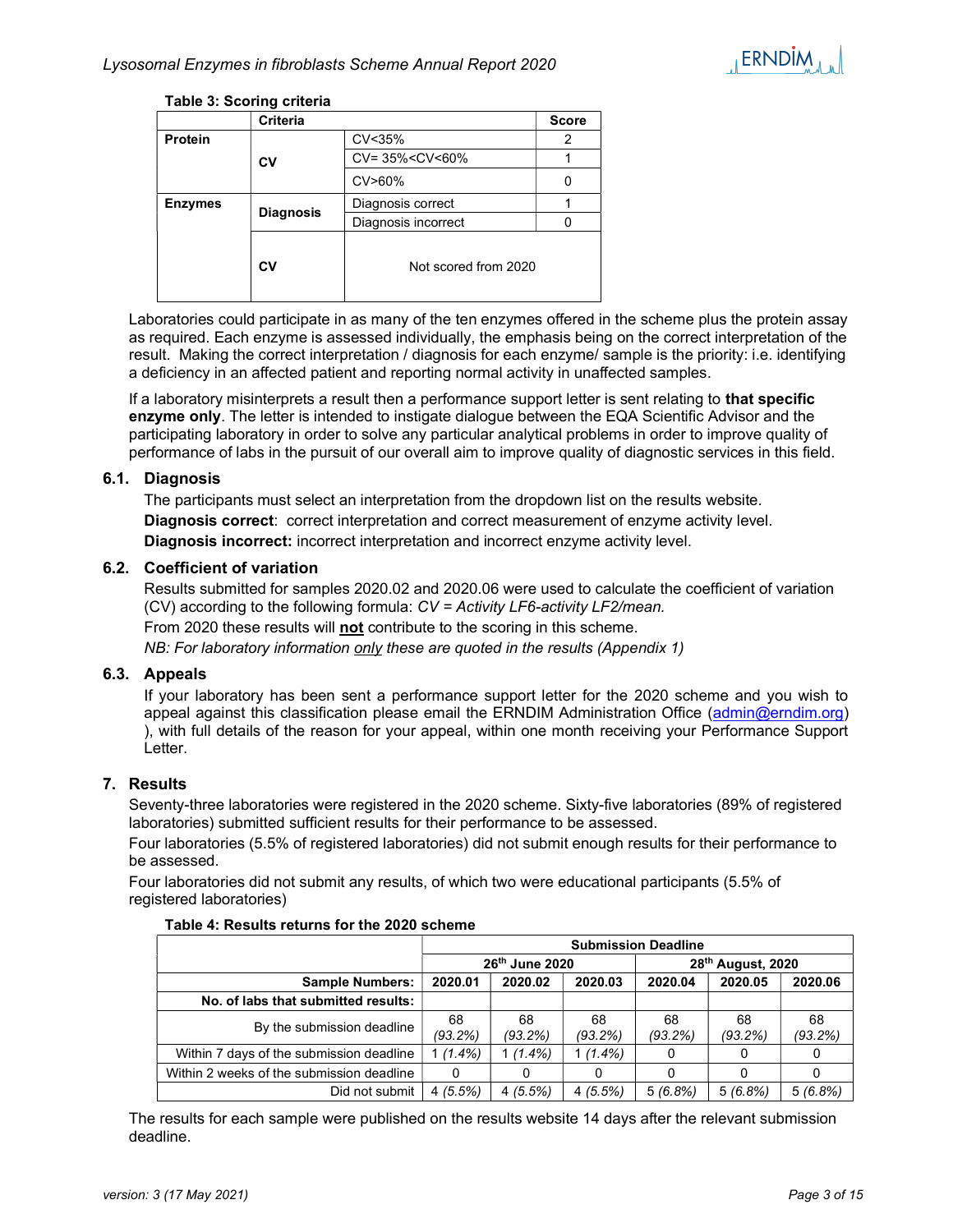

Full details of the results for each participant's results (for labs that submitted results) are given in Appendix 1 but summaries are presented here:

- 86% of all laboratories submitted results for 5 or more enzymes, see Table 5.
- The proficiency per analyte is given in Table 6.
- Reproducibility of enzyme assays was good for the majority of participants as indicated by the % achieving CV<35.
- The majority of participants made the correct interpretation.
- 83.1% of laboratories achieved >90% of their maximum possible score (i.e. of enzymes plus proteins). See Table 7 which shows the percentage of the maximum possible score for the laboratories that submitted results.

#### Table 5: Number of enzymes for which laboratories submitted results (excluding non/partial submitters)

| <b>Number of Enzymes for which</b><br>results were submitted | Number of<br><b>laboratories</b> |
|--------------------------------------------------------------|----------------------------------|
| 0                                                            | n                                |
|                                                              |                                  |
| 2                                                            | 3                                |
| 3                                                            | 1                                |
| 4                                                            | 5                                |
| 5                                                            | 5                                |
| 6                                                            | 5                                |
| 7                                                            | 9                                |
| 8                                                            | 6                                |
| 9                                                            | 13                               |
| 10                                                           | 18                               |
| <b>Total number of labs</b>                                  | 65                               |

### Table 6: Proficiency per analyte

| Analyte                            | No of<br>returns | <b>Participants with</b><br>CV < 35 | Correct interpretation*<br>(diagnostic proficiency) |
|------------------------------------|------------------|-------------------------------------|-----------------------------------------------------|
| Protein                            | 64               | 89.6%                               | n/a                                                 |
| lα -Galactosidase                  | 62               | 91.9%                               | 90.3%                                               |
| $ \beta$ -Galactosidase            | 61               | 83.6%                               | 98.4%                                               |
| lα -Glucosidase                    | 52               | 84.6%                               | 100%                                                |
| $\beta$ -Glucosidase               | 63               | 95.2%                               | 98.4%                                               |
| $ \alpha$ -N-acetylglucosaminidase | 45               | 88.9%                               | 100%                                                |
| Palmitoyl protein thioesterase     | 34               | 73.5%                               | 100%                                                |
| β-qlucuronidase                    | 51               | 92.2%                               | 100%                                                |
| Galactosylceramidase               | 41               | 75.6%                               | 100%                                                |
| Arylsulphatase A                   | 59               | 86.4%                               | 98.3%                                               |
| Lysosomal acid lipase (LAL)        | 35               | 94.3%                               | 94.3%                                               |

\* = percentage of maximum possible score (for laboratories that submitted results)

| that submitted results (excluding partial submitters) |                          |                            |  |  |
|-------------------------------------------------------|--------------------------|----------------------------|--|--|
| %age of maximum<br>possible score                     | No of<br>submitting labs | %age of<br>submitting labs |  |  |
| $0\% - 9\%$                                           |                          | $0\%$                      |  |  |
| $10\% - 19\%$                                         | 0                        | $0\%$                      |  |  |
| $20\% - 29\%$                                         |                          | $0\%$                      |  |  |
| $30\% - 39\%$                                         | O                        | $0\%$                      |  |  |
| $40\% - 49\%$                                         |                          | $0\%$                      |  |  |
| 50% - 59%                                             |                          | 1.5%                       |  |  |
| 60% -69%                                              | O                        | $0\%$                      |  |  |
| 70% -79%                                              |                          | 1.5%                       |  |  |
| $80\% - 89\%$                                         | 9                        | 13.8%                      |  |  |
| 90% -99%                                              | 8                        | 12.3%                      |  |  |
| 100%                                                  | 46                       | 70.8%                      |  |  |
| Total                                                 | 65                       | 100%                       |  |  |

| Table 7: Percentage of maximum possible scores for laboratories |  |
|-----------------------------------------------------------------|--|
| that submitted results (excluding partial submitters)           |  |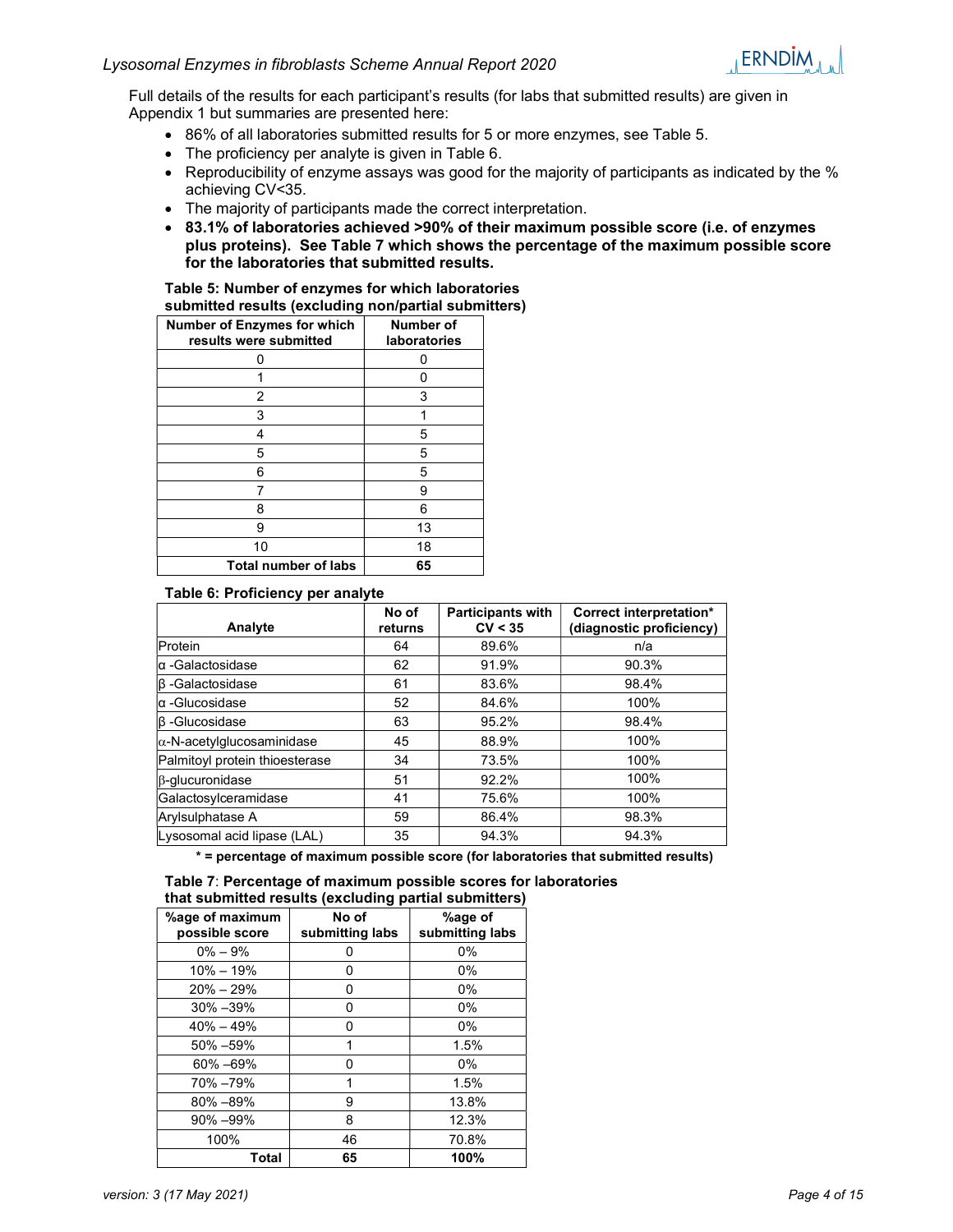### Table 8: Number of enzymes for which submitting laboratories had satisfactory performance

|                 | No of enzymes for which:         |                                     |  |  |
|-----------------|----------------------------------|-------------------------------------|--|--|
| Anon.<br>Lab No | results were<br>submitted by lab | lab had satisfactory<br>performance |  |  |
| 1               | 8                                | 8                                   |  |  |
| $\mathbf 2$     | 7                                | 7                                   |  |  |
| 3               | 8                                | 7                                   |  |  |
| 4               | 8                                | 8                                   |  |  |
| 5               | 9                                | 9                                   |  |  |
| 6               | 8                                | 7                                   |  |  |
| 7               | 9                                | 9                                   |  |  |
| 8               | 6                                | 0 (partial submitter                |  |  |
| 9               | 9                                | 7                                   |  |  |
| 10              | 8                                | 8                                   |  |  |
| 11              | 9                                | 9                                   |  |  |
| 12              | 10                               | 10                                  |  |  |
| 13              |                                  | 10                                  |  |  |
|                 | 10                               |                                     |  |  |
| 14              | 5                                | 5                                   |  |  |
| 15              | 10                               | 9                                   |  |  |
| 16              | $\overline{c}$                   | $\overline{2}$                      |  |  |
| 17              | 10                               | 10                                  |  |  |
| 18              | 4                                | 0 (partial submitter                |  |  |
| 19              | 10                               | 10                                  |  |  |
| 20              | 6                                | 6                                   |  |  |
| 21              | 10                               | 9                                   |  |  |
| 22              | 10                               | 10                                  |  |  |
| 23              | 6                                | 6                                   |  |  |
| 24              | 10                               | 10                                  |  |  |
| 25              | 8                                | 7                                   |  |  |
| 26              | $\overline{4}$                   | 4                                   |  |  |
| 27              | $\overline{c}$                   | $\overline{c}$                      |  |  |
| 28              | 10                               | 10                                  |  |  |
| 29              | 10                               | 10                                  |  |  |
| 30              | 10                               | 10                                  |  |  |
| 31              | 4                                | 4                                   |  |  |
| 32              | 10                               | 10                                  |  |  |
| 33              | 3                                | 3                                   |  |  |
| 34              | 9                                | 9                                   |  |  |
| 35              | 8                                | 8                                   |  |  |
| 36              | 10                               | 10                                  |  |  |
| 37              | 9                                | 9                                   |  |  |
| 38              | 10                               | 10                                  |  |  |
| 39              | 6                                | 6                                   |  |  |
| 40              | 10                               | 10                                  |  |  |
| 41              | 5                                | 5                                   |  |  |
| 42              | 9                                | 9                                   |  |  |
| 43              | 10                               | 9                                   |  |  |
| 44              |                                  |                                     |  |  |
|                 | 6                                | 6                                   |  |  |
| 45              | 9                                | 9                                   |  |  |
| 46              | 9                                | 9                                   |  |  |
| 47              | 4                                | 4                                   |  |  |
| 48              | 10                               | 10                                  |  |  |
| 49              | 7                                | 7                                   |  |  |
| 50              | $\overline{9}$                   | 8                                   |  |  |
| 51              | 10                               | 10                                  |  |  |
| 52              | 5                                | 5                                   |  |  |

|                 | No of enzymes for which:         |                                     |  |  |
|-----------------|----------------------------------|-------------------------------------|--|--|
| Anon.<br>Lab No | results were<br>submitted by lab | lab had satisfactory<br>performance |  |  |
| 53              | 5                                | 5                                   |  |  |
| 54              | 7                                | 7                                   |  |  |
| 55              | 10                               | 10                                  |  |  |
| 56              | 6                                | 5                                   |  |  |
| 57              | 4                                | 0 (partial submitter)               |  |  |
| 58              | 4                                | 4                                   |  |  |
| 59              | 2                                | 1                                   |  |  |
| 60              | 10                               | 10                                  |  |  |
| 61              | 9                                | 9                                   |  |  |
| 62              | 7                                | 7                                   |  |  |
| 63              | 6                                | 6                                   |  |  |
| 64              | 10                               | 9                                   |  |  |
| 65              | 9                                | 9                                   |  |  |
| 66              | 7                                | 7                                   |  |  |
| 67              | 7                                | 0 (partial submitter)               |  |  |
| 68              | 5                                | 4                                   |  |  |
| 69              | 8                                | 8                                   |  |  |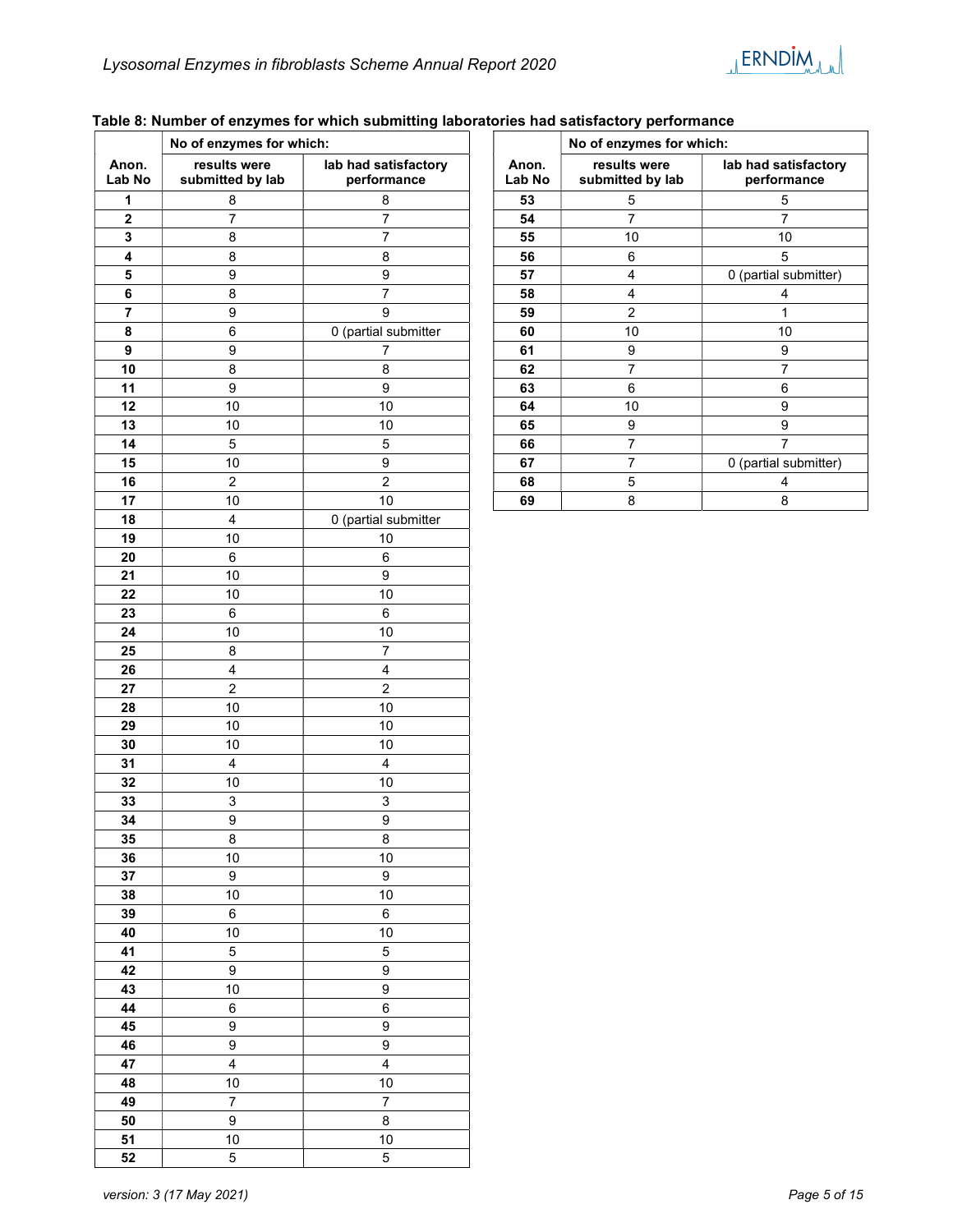### 8. Certificates of Participation

As for other schemes, the performance for this scheme is summarised in the annual Certificate of participation. The certificate lists the total number of enzymes in the scheme, the number for which results have been submitted and the number for which satisfactory performance has been achieved. It is important to bear in mind that the certificate has to be backed up by the laboratory's individual on-line reports in the case of internal or external auditing.

### 9. Comments on Overall Scheme Performance.

The majority of participants made the correct interpretation: that is, the correct enzyme deficiency was observed in the samples from affected patients and normal activity was observed in the unaffected samples.

Further information on the affected samples provided for testing can be found in Table 9 below.

|               | <b>Diagnosis</b>                                                                                                  | Age at                     |                                                                                                                                                                                                                                                                                                           |                                                                                                                                                                                   |
|---------------|-------------------------------------------------------------------------------------------------------------------|----------------------------|-----------------------------------------------------------------------------------------------------------------------------------------------------------------------------------------------------------------------------------------------------------------------------------------------------------|-----------------------------------------------------------------------------------------------------------------------------------------------------------------------------------|
| <b>Sample</b> | & enzyme deficiency                                                                                               | diagnosis                  | <b>Clinical information</b>                                                                                                                                                                                                                                                                               | <b>Other information</b>                                                                                                                                                          |
| LEFB2020.01   | Normal control<br>All enzyme activities<br>normal                                                                 |                            |                                                                                                                                                                                                                                                                                                           | All 10 enzymes in 2020<br>scheme were assayed<br>prior to distribution and<br>confirmed to have normal<br>levels of enzyme activity                                               |
| LEFB2020.02   | Wolman disease<br>Lysosomal acid lipase<br>(LAL) deficiency                                                       | Female<br>aged<br>2months  | Parents consanguineous,<br>hepatomegaly noted at 2 months,<br>cytological abnormalities of blood<br>cells, thrombocytopenia, abnormal<br>liver function (anicteric cholestasis,<br>cytolysis, hepatic failure)<br>hyperlipidaemia, bilateral adrenal<br>calcification, vacuolated cells in<br>medullogram |                                                                                                                                                                                   |
| LEFB2020.03   | NCL <sub>1</sub><br>(infantile neuronal<br>ceroid lipofuscinosis)<br>Palmitoyl protein<br>thioesterase deficiency | Female<br>aged 56<br>years | Dementia, extrapyramidal syndrome,<br>blindness/bilateral optic neuropathy<br>and visual hallucinations.                                                                                                                                                                                                  | Arylsulphatase A noted to<br>have low activity in<br>addition to deficiency of<br>PPT (when validating<br>enzyme activities for<br>scheme).<br>Probable ASA<br>pseudodeficiency?, |
| LEFB2020.04   | Fabry disease<br>$\alpha$ -galactosidase<br>deficiency                                                            | Male aged<br>28 years      | No clinical information available                                                                                                                                                                                                                                                                         |                                                                                                                                                                                   |
| LEFB2020.05   | Gaucher disease<br>$\beta$ -glucosidase<br>deficiency                                                             | Female<br>aged 2<br>years  | Hepatosplenomegaly, hypochromic<br>anaemia, bone marrow abnormality,<br>mental retardation, muscle hypotonia,<br>strabismus.                                                                                                                                                                              |                                                                                                                                                                                   |
| LEFB2020.06   | Wolman disease<br>Lysosomal acid lipase<br>(LAL) deficiency                                                       | 35 years                   |                                                                                                                                                                                                                                                                                                           | Duplicate sample of<br>LEFB2020:02<br>(for calculation of %CV<br>data)                                                                                                            |

Table 9: Cultured fibroblast samples included in the EQA scheme:

LEFB 01 was included as a control to enable an improved comparison of overall results from all participants, and to include laboratories that do not use fibroblasts.

### Participants were asked to express enzyme results as a percentage of sample LEFB 01: all participants must enter this data correctly.

LEFB 02 & 06 were duplicates of a sample affected with Wolman's; Lysosomal Acid Lipase (LAL) deficiency. These duplicate results were also used to calculate the % CV data.

LEFB 03 was a patient affected with infantile neuronal ceroid lipofuscinosis (NCL1): palmitoyl protein thioesterase deficiency. Fewer laboratories participated in this enzyme but 100% provided the correct diagnosis.

Seven participants who did not assay palmitoyl protein thioesterase entered results for this sample as being a potential arylsulphatase A (ASA) deficiency.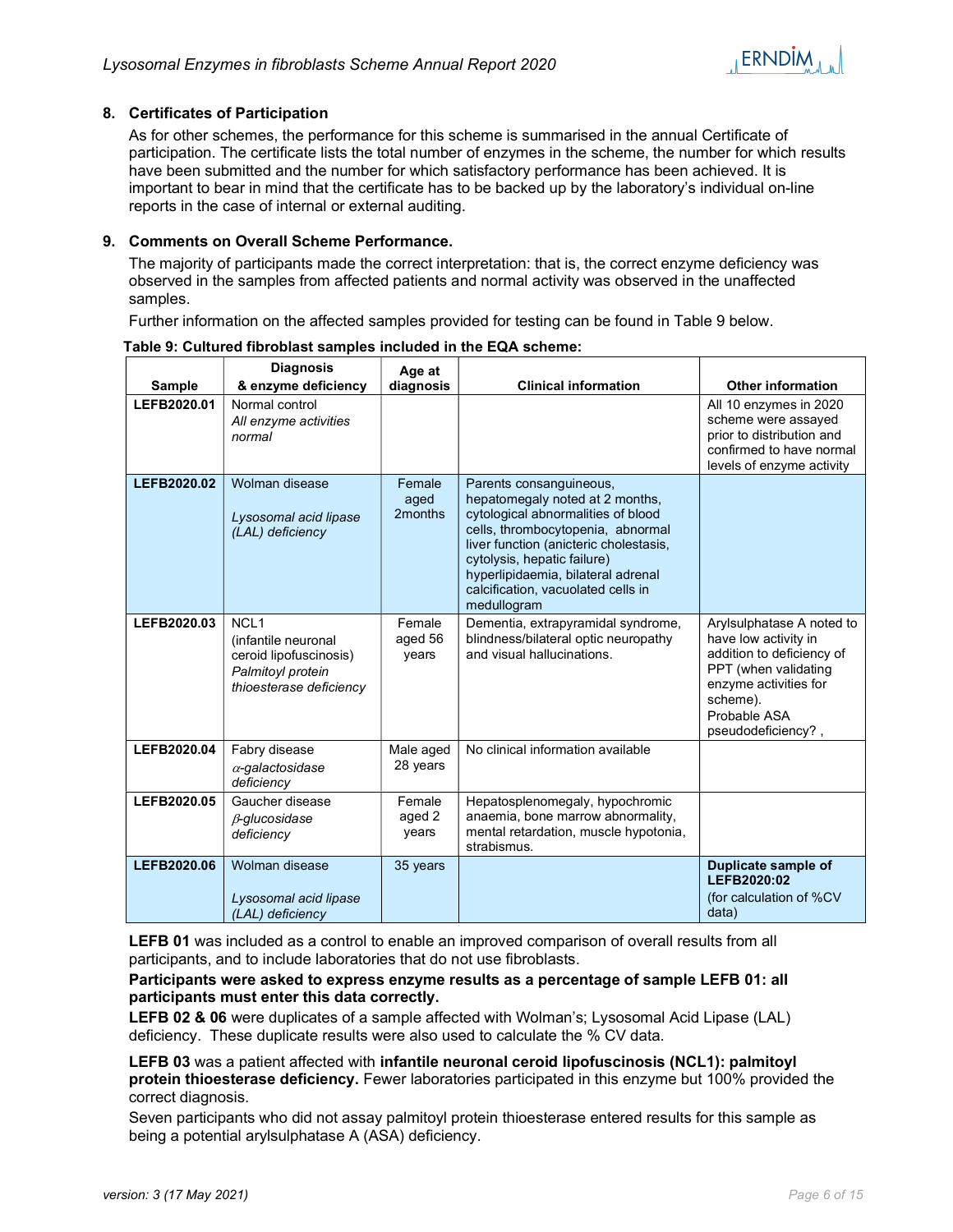Three of these laboratories mentioned this could possibly be due to a pseudodeficiency for ASA (PDASA) and that further investigations should be carried out.

These seven laboratories were still recorded as good performers for this enzyme, as this was a genuine observation.

Note: Individuals with pseudodeficiency of arylsulphatase A can have results in the affected range, but are otherwise unaffected with metachromatic leucodystrophy (MLD). Abnormal results can be confirmed by looking for the presence of sulphatides in the urine and/or DNA testing to check for the presence of the pseudodeficiency variant.

| Laboratory | % of LEFB2020.01 | Substrate used | <b>Comment</b> |
|------------|------------------|----------------|----------------|
|            | 31%              | colorimetric   | <b>PDASA</b>   |
| 2          | 12%              | colorimetric   | none           |
|            | 18%              | colorimetric   | none           |
|            | 19%              | colorimetric   | none           |
| 5          | 9%               | fluorometric   | <b>PDASA</b>   |
| հ          | 15%              | colorimetric   | Suspect MLD    |
|            | 12%              | colorimetric   | none           |

| Table 10: Arylsulphatase A levels in sample LEFB2020.03 |  |  |
|---------------------------------------------------------|--|--|
|                                                         |  |  |

LEFB 04 was a patient with an alpha-galactosidase deficiency (Fabry disease). Sixty-two laboratories entered results for this enzyme test; fifty-six of these participants entered the correct diagnosis (90.3%).

LEFB 05 was a patient with a beta-glucosidase deficiency (Gaucher disease). Most laboratories offer this enzyme test and had no problems achieving the correct diagnosis (98.4%).

However, thirteen laboratories who did not participate for the assay lysosomal acid lipase (LAL) noted low levels of beta glucosidase in one or both of samples 2020: 02 and 2020:06. This seemed to provide complications in making an interpretation for these participants, and samples 2020.02 and /or 2020.06 were indicated as being an affected patient.

As the correct diagnosis was made in the affected Gaucher patient (*ERN 2020:05*) these laboratories are still recorded as good performers for this enzyme.

| Laboratory        | LEFB2020:02 | LEFB2020:05 | LEFB2020:06 |
|-------------------|-------------|-------------|-------------|
| 1                 | 26%         | 8%          | 44%         |
| 2                 | 31%         | 8%          | 41%         |
| 3                 | 31%         | 5%          | 11%         |
| 4                 | 33%         | 5%          | 26%         |
| 5                 | 22%         | 10%         | 35%         |
| 6                 | 38%         | 4%          | 19%         |
| 7                 | 45%         | 15%         | 87%         |
| 8                 | 35%         | 7%          | 37%         |
| 9                 | 30%         | 5%          | 60%         |
| 10                | 31%         | 6%          | 28%         |
| 11                | 48%         | 8%          | 38%         |
| $12 \overline{ }$ | 38%         | 27%         | 97%         |
| 13                | 26%         | 8%          | 43%         |

### Table 11: variable beta-glucosidase levels submitted by participants who did not assay lysosomal acid lipase (LAL)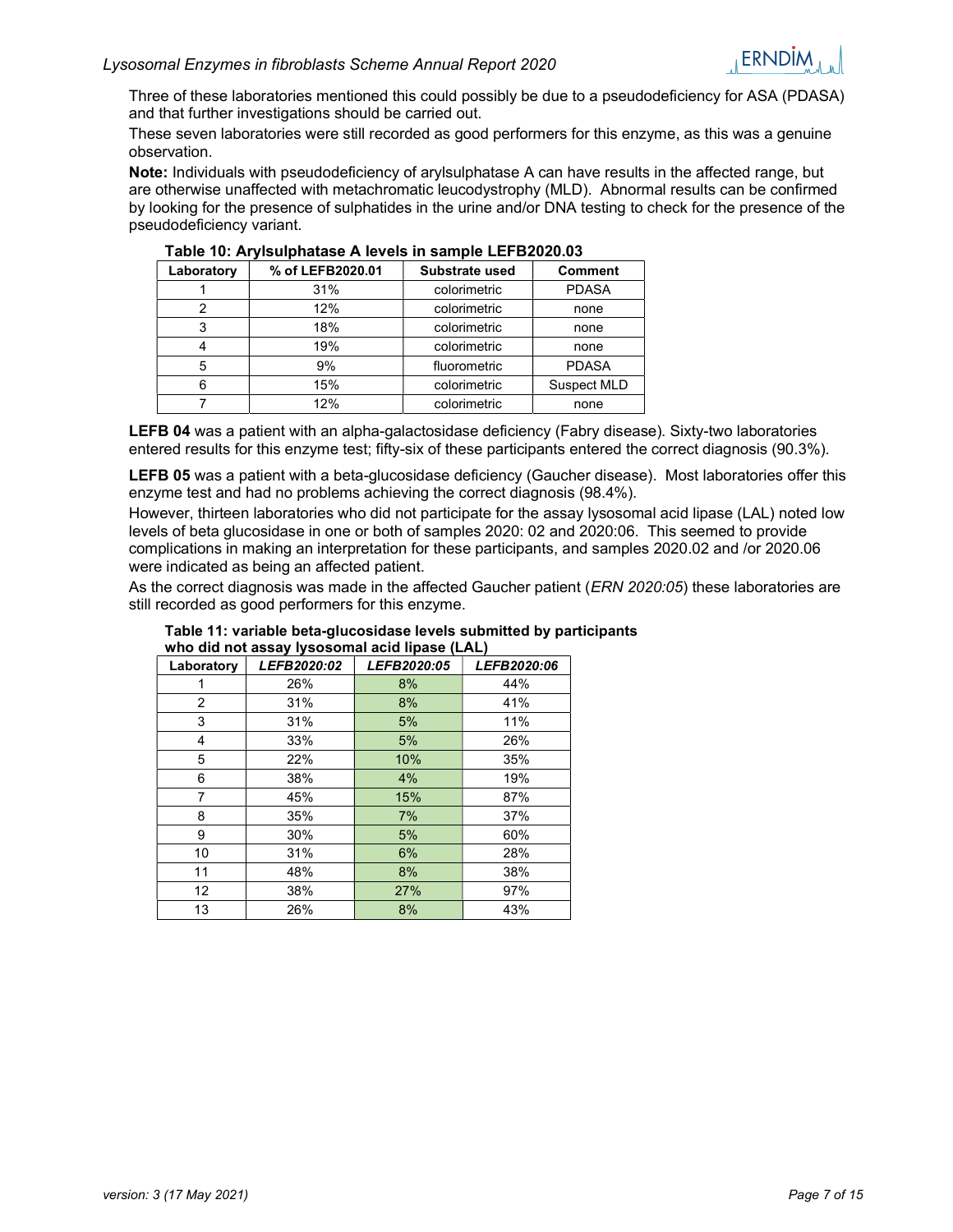

### Substrates used by participants

Overall, the majority of participants use fluorimetric substrates in their laboratories (the exception being arylsulphatase A): see Table 12 below.

| 1 GDIG 14. OGDJUGIO GJGG                     |                     |                     |                      |              |       |
|----------------------------------------------|---------------------|---------------------|----------------------|--------------|-------|
| <b>Enzyme</b>                                | <b>Colorimetric</b> | <b>Fluorimetric</b> | <b>Radiolabelled</b> | <b>MS/MS</b> | Other |
| Alpha-galactosidase A                        | 1.5%                | 93.8%               |                      |              | 4.7%  |
| Alpha-glucosidase                            | 3.8%                | 88.7%               |                      | 1.8%         | 5.7%  |
| Arylsulphatase A                             | 78.7%               | 18%                 |                      |              | 3.3%  |
| Beta-galactosidase                           | 3.2%                | 93.6%               |                      |              | 3.2%  |
| Beta-glucosidase                             |                     | 93.9%               |                      | 1.5%         | 4.6%  |
| Galactosylceramidase                         | 2.3%                | 83.7%               | 7%                   | 2.3%         | 4.7%  |
| Beta glucuronidase                           | 1.9%                | 92.3%               |                      |              | 5.8%  |
| Lysosomal acid lipase<br>(LAL/acid esterase) | 19.4%               | 69.4%               | 5.6%                 |              | 5.6%  |
| Palmitoyl protein thioesterase (PPT)         | 2.9%                | 94.2%               |                      |              | 2.9%  |
| Alpha-NAc-glucosaminidase                    | 6.5%                | 89%                 |                      |              | 4.5%  |

#### Table 12: Substrates used

### 10. Preview of the scheme in 2021.

- a) There will be two submission deadlines for the 2020 scheme:
	- Samples 01, 02 & 03 to be submitted by 28 June 2021
	- Samples 04, 05 & 06 to be submitted by 27 August 2021
- b) Some changes have been made to the enzymes included in the 2021 LEFB scheme: see Table 13 below for comparison. For purposes of laboratory accreditation there is an increasing demand for the inclusion of further & different enzymes in the scheme. In order to address this requirement, it is intended that ERNDIM continue to provide regular rotation of the enzymes included each year.

| <b>Table 13:</b> Analytes to be measured in 2021 |  |  |
|--------------------------------------------------|--|--|
|--------------------------------------------------|--|--|

| Analyte                                   | 2018           | 2019         | 2020         | 2021           |
|-------------------------------------------|----------------|--------------|--------------|----------------|
| Protein                                   | ✓              | ✓            | ✓            | $\checkmark$   |
| $\alpha$ -Galactosidase                   | $\checkmark$   | ✓            | $\checkmark$ | $\checkmark$   |
| Galactose-6-sulphate sulphatase           | $\checkmark$   | ×            | $\mathbf{x}$ | $\mathbf x$    |
| β-Galactosidase                           | $\checkmark$   | ✓            | $\checkmark$ | $\checkmark$   |
| α-Glucosidase                             | $\checkmark$   | $\checkmark$ | $\checkmark$ | $\checkmark$   |
| $\beta$ -Glucosidase                      | ✓              | ✓            | $\checkmark$ | $\checkmark$   |
| $\beta$ -glucuronidase                    | $\pmb{\times}$ | ×            | ✓            | $\pmb{\times}$ |
| $\beta$ -Hexosaminidase A                 | $\checkmark$   | ×            | $\mathbf x$  | $\checkmark$   |
| $\beta$ -Hexosaminidase A+B               | ✓              | ×            | $\mathbf{x}$ | $\checkmark$   |
| $\alpha$ -fucosidase                      | $\mathbf x$    | ×            | $\mathbf x$  | $\checkmark$   |
| $\alpha$ -mannosidase                     | $\mathbf x$    | ×            | $\mathbf x$  | $\checkmark$   |
| $\alpha$ -Iduronidase                     | $\checkmark$   | ×            | $\mathbf x$  | $\mathbf x$    |
| Galactosylceramidase                      | $\checkmark$   | ✓            | ✓            | $\mathbf x$    |
| Sphingomyelinase                          | ✓              | ×            | $\mathbf{x}$ | $\checkmark$   |
| Arylsulphatase A                          | $\mathbf x$    | ✓            | $\checkmark$ | $\mathbf x$    |
| Arylsulphatase B                          | $\mathbf x$    | ×            | $\mathbf x$  | $\checkmark$   |
| Iduronate-sulphatase                      | $\mathbf x$    | $\checkmark$ | ×            | $\mathbf x$    |
| $\alpha$ -N-Ac-glucosaminidase            | $\mathbf x$    | ×            | ✓            | ×              |
| Lysosomal acid lipase (LAL/acid/esterase) | $\mathbf x$    | ✓            | $\checkmark$ | $\mathbf x$    |
| Palmitoyl protein thioesterase            | $\mathbf x$    | ✓            | $\checkmark$ | $\mathbf x$    |
| Tripeptidyl peptidase                     | $\mathbf x$    | ✓            | ×            | ×              |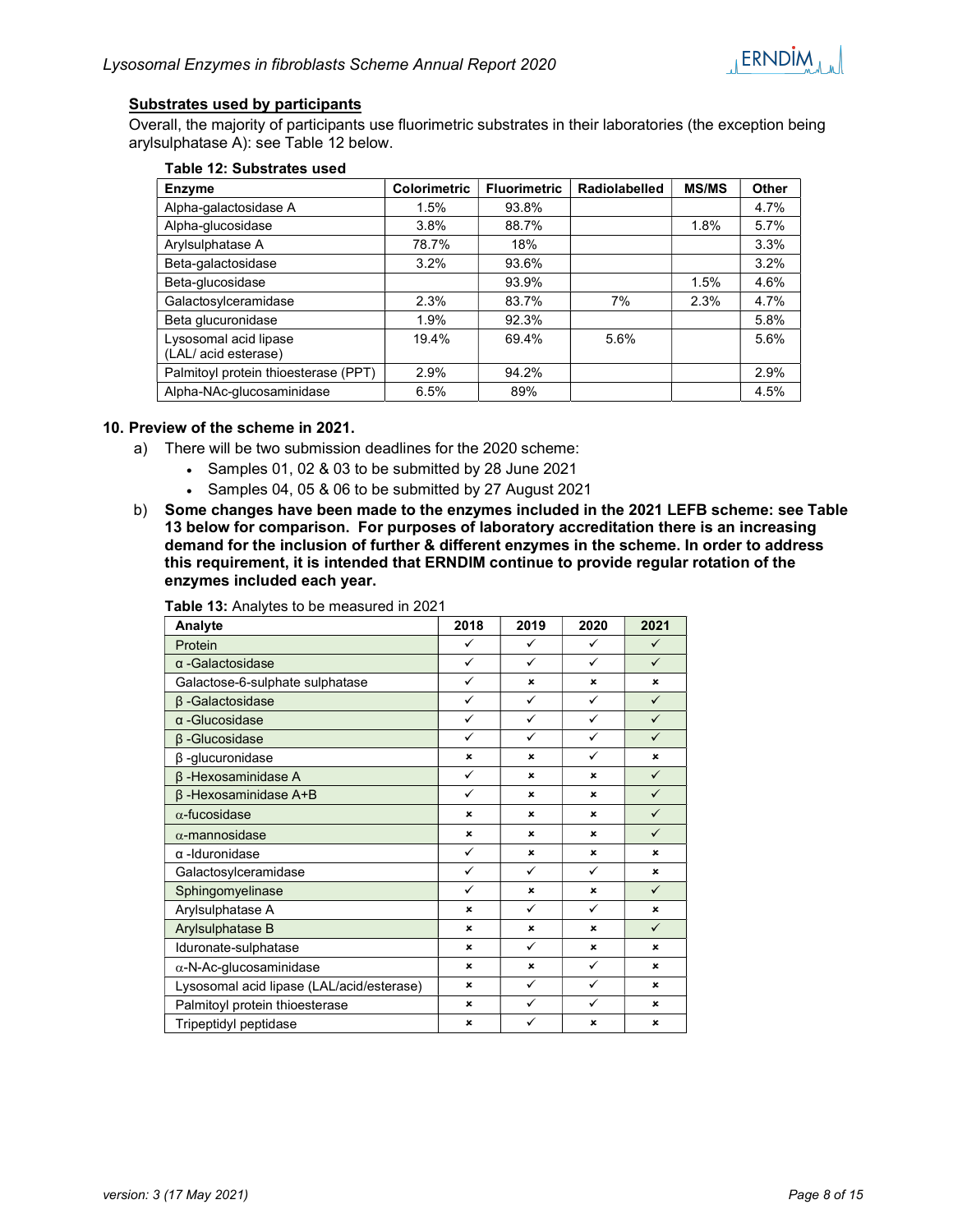

### 11. Questions, Comments and Suggestions

If you have any questions, comments or suggestions in addition to specific user comments please address these to the either the ERNDIM Administration Office (admin@erndim.org), the scientific advisor of the scheme, Ms Marie Jackson, (Marie.Jackson@viapath.co.uk) or the scheme organiser Dr Eline van der Hagen (E.vanderHagen@skbwinterswijk.nl).

### 12. Confidentiality Statement

This annual report is intended for participants of the ERNDIM Lysosomal Enzymes in fibroblasts scheme. The contents should not be used for any publication without the permission of the Scientific Advisor and Administration Office.

Maire Jaden

Marie Jackson Scientific Advisor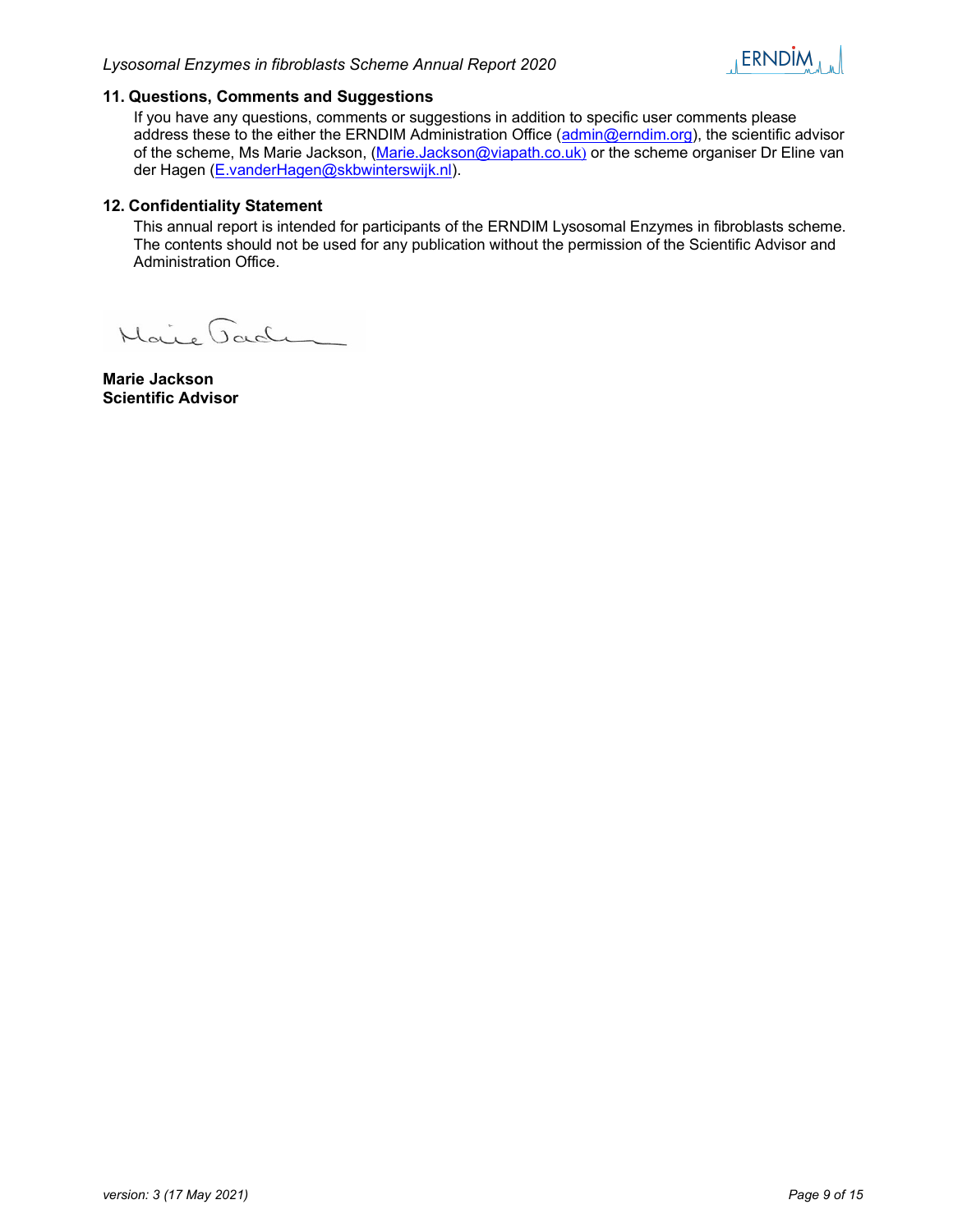

## APPENDIX 1. Results per laboratory (part 1)

(see page 11 for key)

|                |                         | Protein/vial            |                         | <b>LAL</b>       |                           | α-Galactosidase  |                         | β-Galactosidase  |  |
|----------------|-------------------------|-------------------------|-------------------------|------------------|---------------------------|------------------|-------------------------|------------------|--|
| Anon.          |                         | <b>Score</b>            |                         | <b>Score</b>     |                           | <b>Score</b>     |                         | <b>Score</b>     |  |
| Lab No         | CV                      | CV                      | CV                      | <b>Diagnosis</b> | CV                        | <b>Diagnosis</b> | %CV                     | <b>Diagnosis</b> |  |
| 1              | 33                      | 1                       |                         |                  | 11                        | 1                | $10$                    | 1                |  |
| $\mathbf{2}$   | $\mathfrak{S}$          | $\overline{c}$          |                         |                  | $\overline{7}$            | $\mathbf{1}$     | 34                      | $\mathbf{1}$     |  |
| 3              | $\pmb{0}$               | $\overline{2}$          |                         |                  | $\overline{5}$            | $\mathbf{1}$     | $\overline{7}$          | $\mathbf{1}$     |  |
| 4              | $\overline{\mathbf{4}}$ | $\overline{2}$          | $\overline{1}$          | $\mathbf{1}$     | 17                        | $\mathbf{1}$     | $\mathbf{1}$            | $\mathbf{1}$     |  |
| 5              | $\boldsymbol{9}$        | $\overline{2}$          |                         |                  | $\, 8$                    | $\mathbf{1}$     | $\overline{\mathbf{4}}$ | $\mathbf{1}$     |  |
| $\bf 6$        | $\pmb{0}$               | $\overline{c}$          |                         |                  | 19                        | $\mathbf{1}$     | $\overline{\mathbf{4}}$ | $\mathbf{1}$     |  |
| $\overline{7}$ | 64                      | $\mathsf{O}\xspace$     | $\pmb{0}$               | $\mathbf{1}$     | 29                        | $\mathbf{1}$     | 40                      | $\mathbf{1}$     |  |
| 8              |                         | 0(PS)                   |                         | 0(PS)            |                           | 0(PS)            |                         | 0(PS)            |  |
| 9              | 14                      | $\boldsymbol{2}$        | 40                      | $\pmb{0}$        | 18                        | 1                | 178                     | $\pmb{0}$        |  |
| 10             | $\overline{4}$          | $\overline{c}$          | $\pmb{0}$               | $\mathbf{1}$     | $\overline{5}$            | $\mathbf{1}$     | 14                      | 1                |  |
| 11             | 24                      | $\boldsymbol{2}$        |                         |                  | $\overline{2}$            | $\mathbf{1}$     | 13                      | $\mathbf{1}$     |  |
| 12             | 18                      | $\overline{c}$          | $\pmb{0}$               | $\mathbf 1$      | 11                        | $\mathbf{1}$     | 22                      | $\mathbf{1}$     |  |
| 13             | $5\overline{)}$         | $\mathbf 2$             | $\sqrt{5}$              | $\mathbf{1}$     | $\,6\,$                   | $\mathbf{1}$     | 19                      | $\mathbf{1}$     |  |
| 14             | $\boldsymbol{9}$        | $\sqrt{2}$              |                         |                  | $\overline{\mathbf{4}}$   | $\mathbf{1}$     | $\mathfrak{S}$          | $\mathbf{1}$     |  |
| 15             | $\boldsymbol{9}$        | $\mathbf 2$             | $\pmb{0}$               | $\mathbf{1}$     | $\overline{7}$            | $\pmb{0}$        | 47                      | $\mathbf{1}$     |  |
| 16             | 42                      | $\mathbf{1}$            |                         |                  |                           |                  |                         |                  |  |
| 17             | R <sub>0</sub>          | $\mathsf 0$             | $\mathbf{1}$            | $\mathbf{1}$     | 48                        | $\mathbf{1}$     | 31                      | $\mathbf{1}$     |  |
| 18             | $\overline{7}$          | $\overline{c}$          |                         |                  |                           | 0(PS)            |                         | 0(PS)            |  |
| 19             | 66                      | $\mathbf 0$             | $\overline{\mathbf{4}}$ | $\mathbf{1}$     | $\overline{\mathbf{4}}$   | 1                | 30                      | 1                |  |
| 20             | 18                      | $\boldsymbol{2}$        |                         |                  | $\mathbf{1}$              | $\mathbf{1}$     | 17                      | $\mathbf{1}$     |  |
| 21             | 22                      | $\mathbf 2$             | 28                      | 0                | 10                        | $\mathbf{1}$     | 26                      | $\mathbf{1}$     |  |
| 22             | $\boldsymbol{9}$        | $\boldsymbol{2}$        | $\mathbf{1}$            | $\mathbf{1}$     | $\overline{2}$            | $\mathbf{1}$     | $\mathbf{3}$            | $\mathbf{1}$     |  |
| 23             | $\pmb{0}$               | $\overline{2}$          | 24                      | $\mathbf{1}$     | 21                        | $\mathbf{1}$     | $\mathbf{3}$            | $\mathbf{1}$     |  |
| 24             | R <sub>0</sub>          | $\pmb{0}$               | $\overline{2}$          | $\mathbf{1}$     | 16                        | $\mathbf{1}$     | 17                      | $\mathbf{1}$     |  |
| 25             | $\mathbf{0}$            | $\overline{\mathbf{c}}$ |                         |                  | $\overline{0}$            | 0                | $\overline{7}$          | $\mathbf{1}$     |  |
| 26             | $\overline{4}$          | $\overline{c}$          |                         |                  | $\overline{4}$            | 1                |                         |                  |  |
| 27             | $\overline{7}$          | $\overline{c}$          |                         |                  | 21                        | $\mathbf{1}$     |                         |                  |  |
| 28             | 10                      | $\overline{c}$          | $\sqrt{3}$              | 1                | $\mathbf 0$               | $\mathbf{1}$     | $6\phantom{1}$          | 1                |  |
| 29             | $\overline{4}$          | $\overline{c}$          | $\,6\,$                 | 1                | $\,6\,$                   | $\mathbf{1}$     | $\overline{a}$          | $\mathbf{1}$     |  |
| 30             | $\pmb{0}$               | $\overline{c}$          | $\pmb{0}$               | $\mathbf{1}$     | $\overline{3}$            | $\mathbf{1}$     | $\boldsymbol{9}$        | $\mathbf{1}$     |  |
| 31             | $\boldsymbol{9}$        | $\overline{c}$          |                         |                  | $\overline{3}$            | $\mathbf{1}$     | 33                      | $\mathbf{1}$     |  |
| 32             | R <sub>0</sub>          | $\pmb{0}$               | 12                      | $\mathbf{1}$     | 11                        | $\mathbf{1}$     | 15                      | $\mathbf{1}$     |  |
| 33             | 16                      | $\overline{c}$          |                         |                  | 14                        | $\mathbf{1}$     | $\mathbf{1}$            | $\mathbf{1}$     |  |
| 34             | $\overline{7}$          | $\overline{c}$          | $\mathbf{1}$            | $\mathbf{1}$     | 6                         | $\mathbf{1}$     | 45                      | $\mathbf{1}$     |  |
| 35             | $\mathbf{0}$            | $\overline{c}$          | $\overline{4}$          | 1                | $\ensuremath{\mathsf{3}}$ | $\mathbf{1}$     | 17                      | 1                |  |
| 36             | $\boldsymbol{8}$        | $\overline{2}$          | $\pmb{0}$               | $\mathbf{1}$     | $\overline{2}$            | $\mathbf{1}$     | $\overline{4}$          | $\mathbf{1}$     |  |
| 37             | 14                      | $\overline{a}$          | $\mathbf{1}$            | $\mathbf{1}$     | $\bf{8}$                  | $\mathbf{1}$     | 62                      | $\mathbf{1}$     |  |
| 38             | 12                      | $\overline{c}$          | $\overline{1}$          | $\mathbf{1}$     | $\overline{4}$            | $\mathbf{1}$     | 5 <sup>5</sup>          | $\mathbf 1$      |  |
| 39             | $\mathbf{3}$            | $\overline{2}$          | $\mathbf{1}$            | $\mathbf{1}$     | 11                        | $\mathbf{1}$     | 18                      | $\mathbf{1}$     |  |
| 40             | 14                      | $\overline{c}$          | $\overline{5}$          | $\mathbf{1}$     | 21                        | $\mathbf{1}$     | 45                      | $\mathbf{1}$     |  |
| 41             | 21                      | $\overline{2}$          |                         |                  | 30                        | $\mathbf{1}$     | 10                      | $\mathbf{1}$     |  |
| 42             | 12                      | $\overline{c}$          |                         |                  | 15                        | $\mathbf{1}$     | 19                      | $\mathbf{1}$     |  |
| 43             | 14                      | $\overline{c}$          | $\mathbf 0$             | $\mathbf{1}$     | 54                        | 0                | 101                     | $\mathbf{1}$     |  |
| 44             | $\mathbf 0$             | $\overline{a}$          |                         |                  | $\,$ 6 $\,$               | $\mathbf{1}$     | $8\phantom{1}$          | 1                |  |
| 45             | $\overline{4}$          | $\overline{c}$          | $\overline{2}$          | $\mathbf{1}$     | 15                        | $\mathbf{1}$     | 10                      | $\mathbf{1}$     |  |
| 46             | 26                      | $\overline{a}$          |                         |                  | $10$                      | 1                | $9\,$                   | $\mathbf{1}$     |  |
| 47             | $\pmb{0}$               | $\overline{c}$          | 98                      | $\mathbf{1}$     | $\overline{7}$            | $\mathbf{1}$     | $\,6\,$                 | $\mathbf{1}$     |  |
| 48             | $\mathbf{3}$            | $\overline{c}$          | $\overline{1}$          | $\mathbf{1}$     | $\overline{1}$            | $\mathbf{1}$     | 3                       | $\mathbf{1}$     |  |
| 49             | $\,6\,$                 | $\overline{a}$          | $\pmb{0}$               | $\mathbf{1}$     |                           |                  | $\boldsymbol{6}$        | 1                |  |
| 50             | $\overline{2}$          | $\overline{a}$          | $5\phantom{.0}$         | $\mathbf{1}$     | 27                        | 0                | $\overline{2}$          | $\mathbf 1$      |  |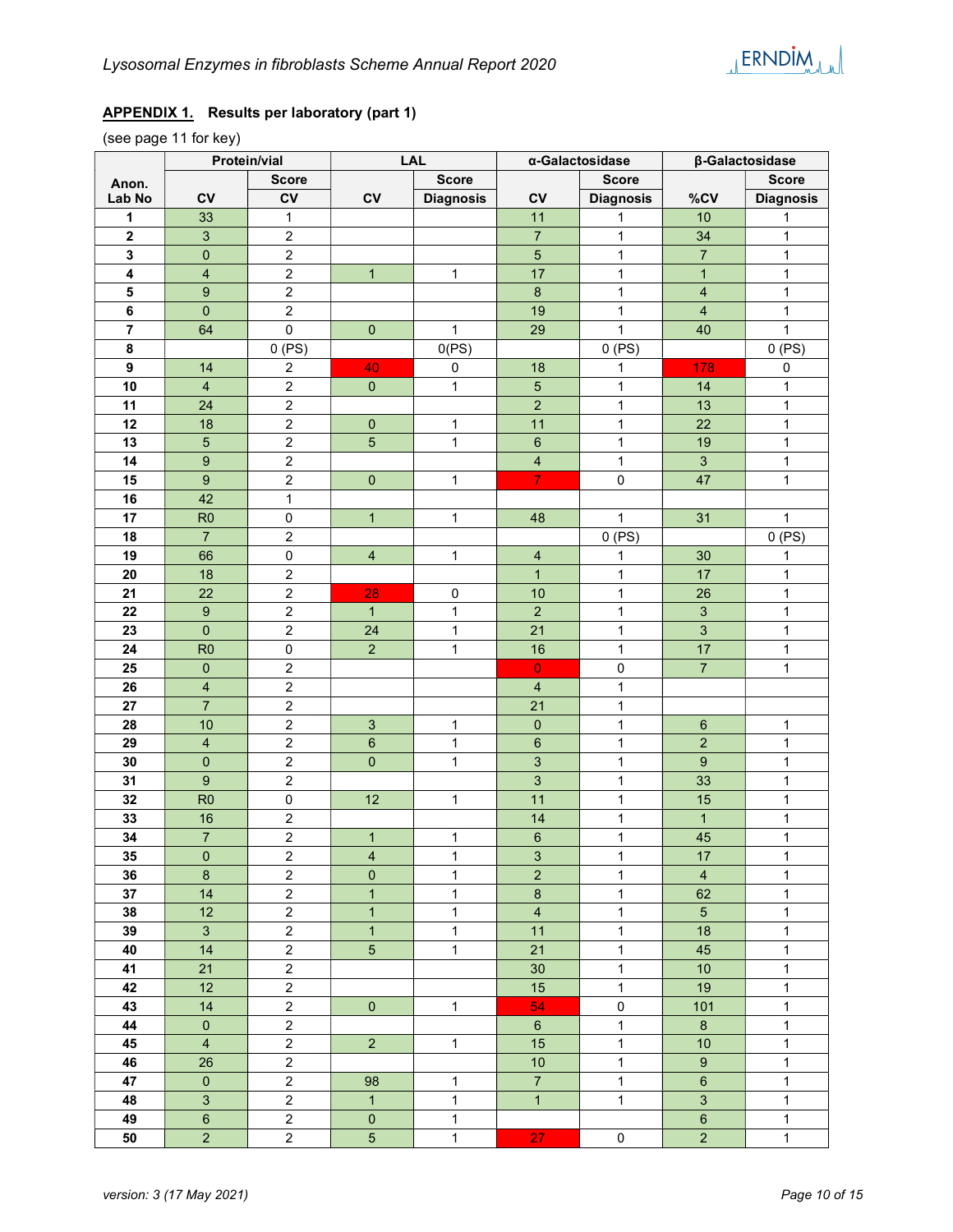### Lysosomal Enzymes in fibroblasts Scheme Annual Report 2020



|        | <b>Protein/vial</b> |                |                | <b>LAL</b>       | α-Galactosidase |                  | β-Galactosidase |                  |
|--------|---------------------|----------------|----------------|------------------|-----------------|------------------|-----------------|------------------|
| Anon.  |                     | <b>Score</b>   |                | <b>Score</b>     |                 | <b>Score</b>     |                 | <b>Score</b>     |
| Lab No | c <sub>V</sub>      | <b>CV</b>      | <b>CV</b>      | <b>Diagnosis</b> | $c_{V}$         | <b>Diagnosis</b> | %CV             | <b>Diagnosis</b> |
| 51     | 9                   | $\overline{c}$ | $\mathbf{0}$   | 1                | $\overline{7}$  |                  | 10              |                  |
| 52     | 25                  | $\overline{c}$ |                |                  | 17              | 1                | 12              | 1                |
| 53     | 32                  | 1              |                |                  | $\overline{4}$  | 1                | 3               | 1                |
| 54     | 11                  | $\overline{c}$ |                |                  | 77              | 1                | 49              | 1                |
| 55     | $\overline{7}$      | $\overline{2}$ | 20             | 1                | 38              | 1                | 52              | 1                |
| 56     | $\overline{7}$      | $\overline{2}$ |                |                  | $\overline{0}$  | 0                | $\overline{4}$  | 1                |
| 57     |                     |                |                |                  |                 | $0$ (PS)         |                 | 0(PS)            |
| 58     | 12                  | $\overline{2}$ |                |                  | 20              | 1                | $\mathbf{1}$    | 1                |
| 59     | 60                  | $\pmb{0}$      |                |                  |                 |                  |                 |                  |
| 60     | $\mathbf{0}$        | $\overline{2}$ | $\mathbf{0}$   | 1                | 29              | 1                | 36              | $\mathbf{1}$     |
| 61     | 6                   | $\overline{c}$ |                |                  | 26              | 1                | 20              | 1                |
| 62     | $6\phantom{1}$      | $\overline{2}$ | 3              | $\mathbf{1}$     | 6               | 1                | 26              | 1                |
| 63     | 15                  | 2              |                |                  | 13              | 1                | $\overline{7}$  | 1                |
| 64     | 22                  | $\overline{c}$ | $\overline{4}$ | $\mathbf 0$      | 16              | 1                | 16              | 1                |
| 65     | 11                  | $\overline{2}$ |                |                  | 11              | 1                | 12              | 1                |
| 66     | 9                   | $\overline{2}$ |                |                  | 15              | 1                | 18              | 4                |
| 67     | 11                  | $0$ (PS)       |                |                  |                 | $0$ (PS)         |                 | 0(PS)            |
| 68     | 14                  | $\overline{2}$ |                |                  | 62              | 0                | 11              |                  |
| 69     | $\overline{0}$      | $\overline{c}$ |                |                  | 10              | 1                | $\overline{4}$  | 1                |

### **Key**

green cells = correct interpretation

red cells = incorrect interpretation

R0 = CV calculation not possible as one or both of LF2 and LF6 (duplicate samples) were not measured

PS = partial submitter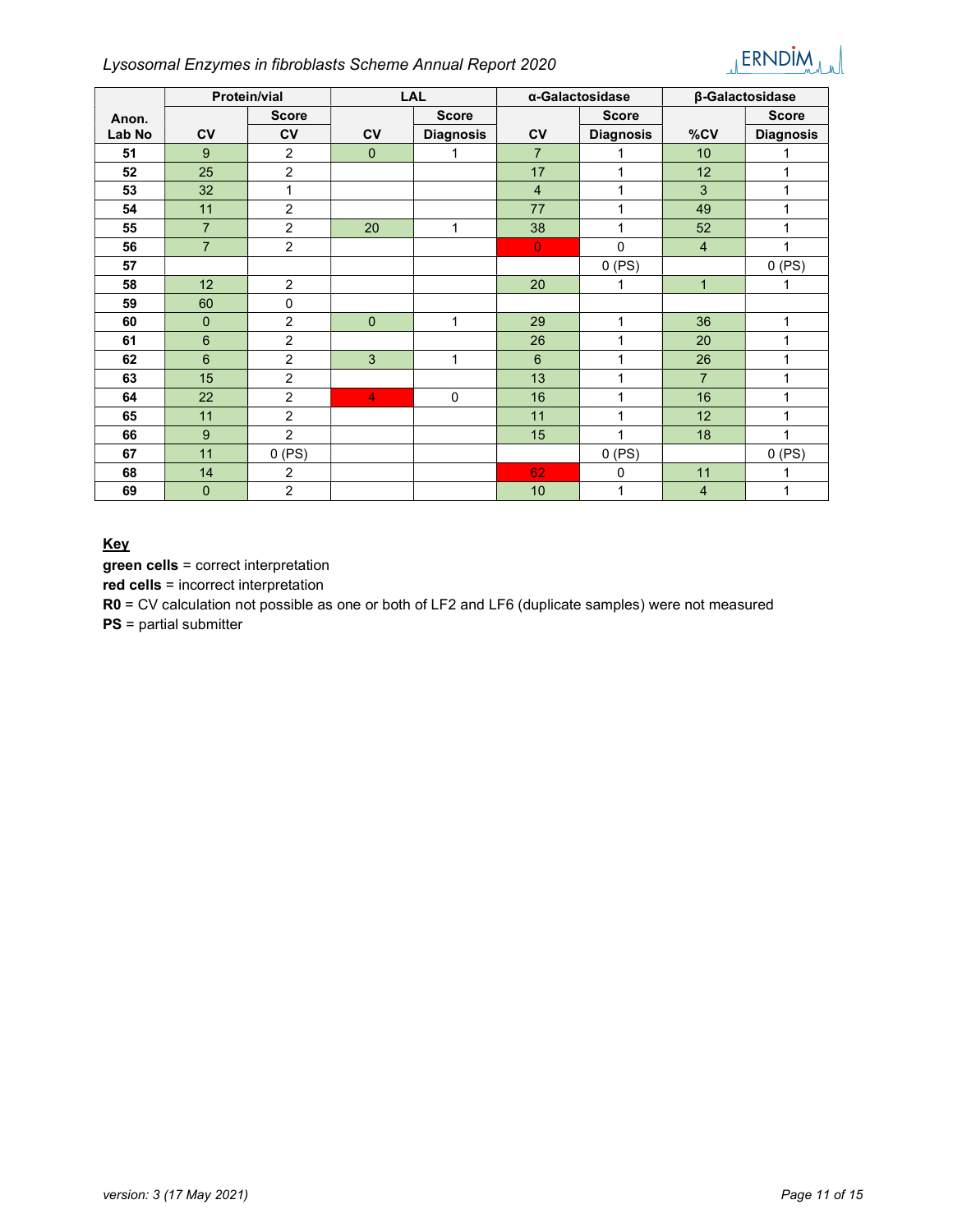# APPENDIX 1. Results per laboratory (part 2)

(see page 11 for key)

|                  |                         | α-Glucosidase<br>β-Glucosidase |                         |                  | $\alpha$ -N-Acetyl-glucosaminidase | <b>PPT</b>       |                 |                  |
|------------------|-------------------------|--------------------------------|-------------------------|------------------|------------------------------------|------------------|-----------------|------------------|
| Anon.            |                         | <b>Score</b>                   |                         | <b>Score</b>     |                                    | <b>Score</b>     |                 | <b>Score</b>     |
| Lab No           | ${\sf CV}$              | <b>Diagnosis</b>               | ${\sf CV}$              | <b>Diagnosis</b> | CV                                 | <b>Diagnosis</b> | ${\sf CV}$      | <b>Diagnosis</b> |
| 1                |                         |                                | 13                      | 1                | $\mathbf{0}$                       | 1                | 13              | 1                |
| $\boldsymbol{2}$ | 25                      | $\mathbf{1}$                   | $10$                    | $\mathbf{1}$     | $\mathbf 0$                        | 1                |                 |                  |
| $\mathbf 3$      | 31                      | $\mathbf{1}$                   | 36                      | $\pmb{0}$        | $\boldsymbol{9}$                   | 1                | $\,6\,$         | 1                |
| 4                | $\sqrt{5}$              | $\mathbf{1}$                   | $\,6\,$                 | $\mathbf{1}$     | $\overline{2}$                     | 1                |                 |                  |
| 5                | 11                      | $\mathbf{1}$                   | $\mathbf{1}$            | $\mathbf{1}$     | 36                                 | 1                | $\overline{5}$  | 1                |
| 6                | $\mathbf{1}$            | $\mathbf{1}$                   | $\mathbf 2$             | $\mathbf{1}$     | $\mathbf{1}$                       | 1                |                 |                  |
| $\overline{7}$   | 16                      | $\mathbf{1}$                   | 31                      | $\mathbf{1}$     | $\sqrt{5}$                         | $\mathbf{1}$     |                 |                  |
| $\bf 8$          |                         |                                |                         | 0(PS)            |                                    |                  |                 |                  |
| $\boldsymbol{9}$ | 34                      | $\mathbf{1}$                   | $\boldsymbol{7}$        | 1                | $\sqrt{3}$                         | 1                |                 |                  |
| 10               | $\mathbf 0$             | $\mathbf{1}$                   | $\mathbf{1}$            | $\mathbf{1}$     | 14                                 | 1                |                 |                  |
| 11               | 35                      | $\mathbf 1$                    | $\overline{7}$          | $\mathbf{1}$     | $\bf 8$                            | 1                | 36              | 1                |
| 12               | 17                      | $\mathbf{1}$                   | $\overline{\mathbf{4}}$ | $\mathbf{1}$     | $\sqrt{3}$                         | 1                | $\pmb{0}$       | 1                |
| 13               | 28                      | $\mathbf 1$                    | 15                      | $\mathbf 1$      | 15                                 | $\mathbf{1}$     | 23              | 1                |
| 14               |                         |                                | $\boldsymbol{7}$        | $\mathbf{1}$     |                                    |                  |                 |                  |
| 15               | $\overline{\mathbf{4}}$ | $\mathbf{1}$                   | $\boldsymbol{7}$        | $\mathbf{1}$     | $\mathbf{3}$                       | $\mathbf{1}$     | 16              | $\mathbf 1$      |
| 16               | $\overline{\mathbf{4}}$ | $\mathbf{1}$                   | $\pmb{0}$               | $\mathbf{1}$     |                                    |                  |                 |                  |
| 17               | 21                      | $\mathbf 1$                    | $\overline{\mathbf{4}}$ | $\mathbf 1$      | 32                                 | $\mathbf{1}$     | 61              | $\mathbf{1}$     |
| 18               |                         |                                |                         | 0(PS)            |                                    |                  |                 |                  |
| 19               | 22                      | $\mathbf{1}$                   | 28                      | 1                | 16                                 | $\mathbf{1}$     | 20              | $\mathbf{1}$     |
| 20               | 30                      | $\mathbf{1}$                   | 17                      | $\mathbf{1}$     |                                    |                  |                 |                  |
| 21               | 36                      | $\mathbf{1}$                   | $\overline{4}$          | $\mathbf{1}$     | $\overline{7}$                     | 1                | 16              | 1                |
| 22               | $\sqrt{3}$              | $\mathbf{1}$                   | $\sqrt{2}$              | $\mathbf{1}$     | $\sqrt{3}$                         | 1                | $\overline{2}$  | 1                |
| 23               | $\overline{7}$          | 1                              | 11                      | $\mathbf{1}$     |                                    |                  |                 |                  |
| 24               | 22                      | 1                              | $\pmb{0}$               | $\mathbf{1}$     | 69                                 | 1                | 35              | 1                |
| 25               | $\boldsymbol{9}$        | $\mathbf{1}$                   | $\mathbf{3}$            | $\mathbf 1$      | $\overline{1}$                     | $\mathbf{1}$     | $5\overline{)}$ | $\mathbf{1}$     |
| 26               | 14                      | $\mathbf{1}$                   | $\mathbf{1}$            | $\mathbf{1}$     |                                    |                  |                 |                  |
| 27               |                         |                                | 19                      | $\mathbf{1}$     |                                    |                  |                 |                  |
| 28               | 36                      | $\mathbf{1}$                   | $\overline{\mathbf{4}}$ | $\mathbf 1$      | $\overline{4}$                     | 1                | $\mathbf{1}$    | 1                |
| 29               | $\boldsymbol{9}$        | $\mathbf{1}$                   | $\mathbf 2$             | $\mathbf 1$      | $10$                               | $\mathbf{1}$     | 15              | $\mathbf{1}$     |
| 30               | $\,6\,$                 | $\mathbf 1$                    | $\mathbf{1}$            | $\mathbf 1$      | $\pmb{0}$                          | $\mathbf{1}$     | $\overline{7}$  | $\mathbf 1$      |
| 31               |                         |                                | $\overline{5}$          | $\mathbf{1}$     |                                    |                  |                 |                  |
| 32               | 30                      | $\mathbf{1}$                   | $\mathsf 3$             | $\mathbf{1}$     | 52                                 | $\mathbf{1}$     | 48              | 1                |
| 33               |                         |                                |                         |                  |                                    |                  |                 |                  |
| 34               | 19                      | $\mathbf{1}$                   | $\overline{\mathbf{4}}$ | $\mathbf{1}$     | 124                                | $\mathbf{1}$     |                 |                  |
| 35               | 18                      | $\mathbf{1}$                   | $\overline{2}$          | 1                |                                    |                  | 29              | 1                |
| 36               | $\overline{1}$          | $\mathbf{1}$                   | $\overline{1}$          | $\mathbf{1}$     | $\overline{5}$                     | $\mathbf{1}$     | $\overline{3}$  | $\mathbf{1}$     |
| 37               | 13                      | $\mathbf{1}$                   | $\sqrt{2}$              | $\mathbf{1}$     | 29                                 | $\mathbf{1}$     |                 |                  |
| 38               | 9 <sup>°</sup>          | $\mathbf{1}$                   | $\overline{1}$          | $\mathbf{1}$     | $\overline{0}$                     | $\mathbf{1}$     | 3 <sup>1</sup>  | $\mathbf{1}$     |
| 39               | 14                      | $\mathbf{1}$                   | $\pmb{0}$               | $\mathbf{1}$     |                                    |                  |                 |                  |
| 40               | 49                      | $\mathbf{1}$                   | 21                      | $\mathbf{1}$     | 12                                 | $\mathbf{1}$     | 60              | $\mathbf{1}$     |
| 41               | $6\overline{6}$         | $\mathbf{1}$                   | 59                      | $\mathbf{1}$     |                                    |                  |                 |                  |
| 42               | 14                      | $\mathbf{1}$                   | $5\phantom{.0}$         | $\mathbf{1}$     | $5\phantom{.0}$                    | $\mathbf{1}$     | 25              | $\mathbf{1}$     |
| 43               | $75\,$                  | $\mathbf{1}$                   | 11                      | $\mathbf 1$      | $20\,$                             | $\mathbf{1}$     | 94              | $\mathbf{1}$     |
| 44               | $\overline{2}$          | $\mathbf{1}$                   | $\overline{7}$          | $\mathbf 1$      | $\overline{0}$                     | $\mathbf{1}$     |                 |                  |
| 45               | $30\,$                  | $\mathbf{1}$                   | $\mathbf{3}$            | $\mathbf{1}$     | 17                                 | $\mathbf{1}$     | 32              | $\mathbf{1}$     |
| 46               | $\bf8$                  | $\mathbf{1}$                   | 11                      | $\mathbf 1$      | 5 <sup>5</sup>                     | $\mathbf{1}$     | 14              | $\mathbf{1}$     |
| 47               |                         |                                |                         |                  |                                    |                  |                 |                  |
| 48               | $\overline{2}$          | $\mathbf{1}$                   | $\mathbf{3}$            | $\mathbf{1}$     | $\mathbf{3}$                       | $\mathbf{1}$     | $6\overline{6}$ | $\mathbf{1}$     |
| 49               |                         |                                | 11                      | $\mathbf{1}$     | $\,6\,$                            | $\mathbf{1}$     | 35              | $\mathbf{1}$     |
| 50               |                         |                                | 7 <sup>7</sup>          | $\mathbf{1}$     | $\bf 8$                            | $\mathbf{1}$     | 14              | $\mathbf{1}$     |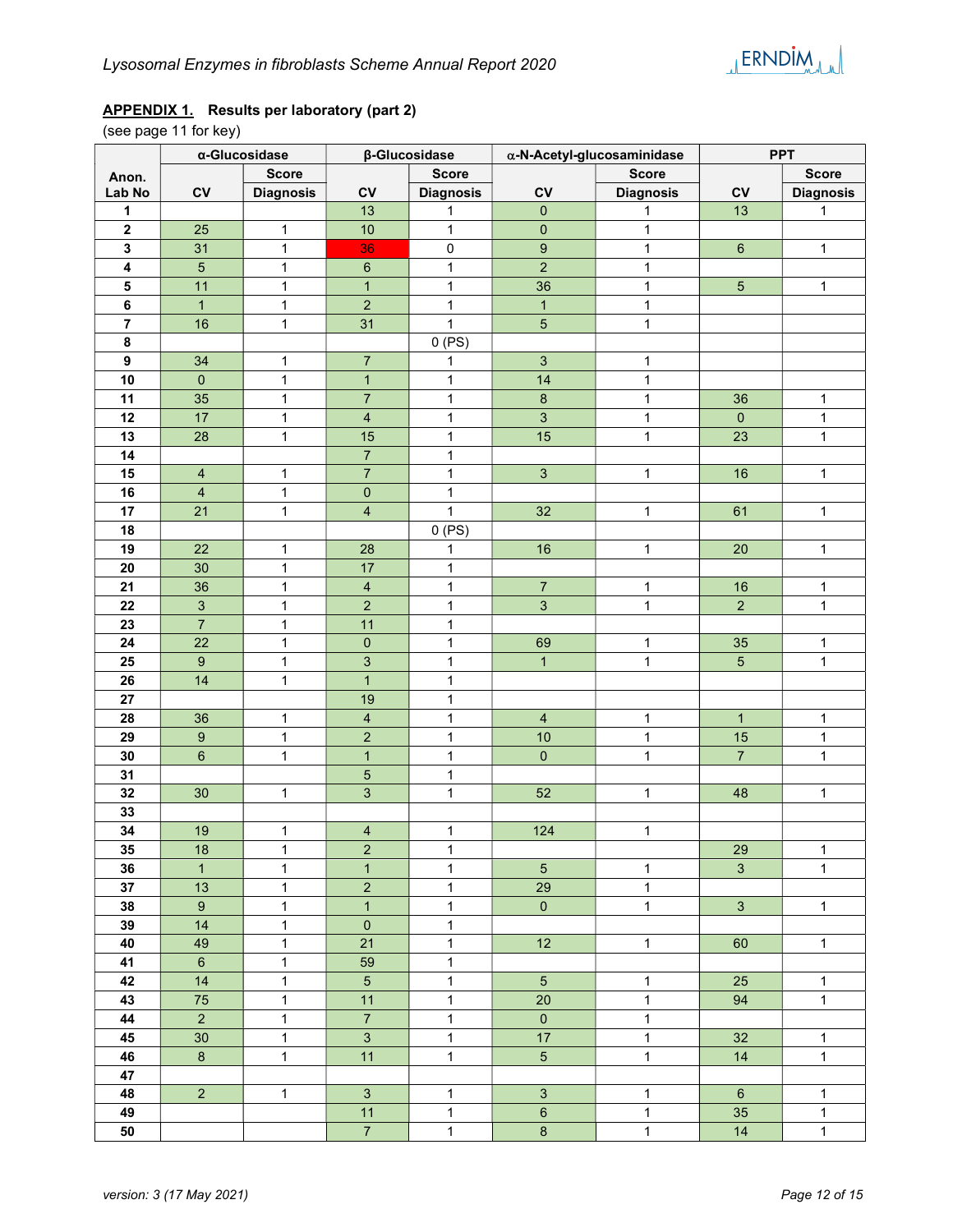# Lysosomal Enzymes in fibroblasts Scheme Annual Report 2020



|        | α-Glucosidase  |                  |                           | β-Glucosidase    |                | $\alpha$ -N-Acetyl-glucosaminidase | <b>PPT</b>   |                  |
|--------|----------------|------------------|---------------------------|------------------|----------------|------------------------------------|--------------|------------------|
| Anon.  |                | <b>Score</b>     |                           | <b>Score</b>     |                | <b>Score</b>                       |              | <b>Score</b>     |
| Lab No | <b>CV</b>      | <b>Diagnosis</b> | <b>CV</b>                 | <b>Diagnosis</b> | $c_{V}$        | <b>Diagnosis</b>                   | <b>CV</b>    | <b>Diagnosis</b> |
| 51     | $\overline{7}$ | 1                | 5                         | 1                | 2              | 1                                  | 19           | 1                |
| 52     | 5              | $\mathbf{1}$     | 20                        | 1                |                |                                    |              |                  |
| 53     |                |                  | $\overline{7}$            | 1                |                |                                    |              |                  |
| 54     |                |                  | $\mathbf{3}$              | 1                | 26             | 1                                  |              |                  |
| 55     | $\overline{7}$ | 1                | 12                        | 1                | 10             | 1                                  | $\mathbf{1}$ | 1                |
| 56     |                |                  | 3                         | 1                | $\overline{4}$ | 1                                  |              |                  |
| 57     |                |                  |                           | 0(PS)            |                |                                    |              |                  |
| 58     |                |                  | 10 <sup>1</sup>           | 1                |                |                                    |              |                  |
| 59     |                |                  | 20                        | 1                |                |                                    |              |                  |
| 60     | 42             | 1                | 142                       | 1                | 131            | 1                                  | 47           | 1                |
| 61     | 14             | 1                | 18                        | 1                | 2              | 1                                  | 130          | 1                |
| 62     | 15             | 1                | $\boldsymbol{9}$          | 1                |                |                                    |              |                  |
| 63     | $\mathbf{1}$   | 1                | $\ensuremath{\mathsf{3}}$ | 1                |                |                                    |              |                  |
| 64     | 11             | 1                | 5                         | 1                | 9              | 1                                  | 19           | 1                |
| 65     | $\mathbf{1}$   | 1                | $\overline{2}$            | 1                | 14             | 1                                  | 2            | 1                |
| 66     | 44             | 1                | 14                        | 1                |                |                                    |              |                  |
| 67     |                | 0(PS)            |                           | 0(PS)            |                |                                    |              | 0(PS)            |
| 68     | 41             |                  | 19                        |                  |                |                                    |              |                  |
| 69     | 10             | 1                | 8                         | 1                | 8              | 1                                  |              |                  |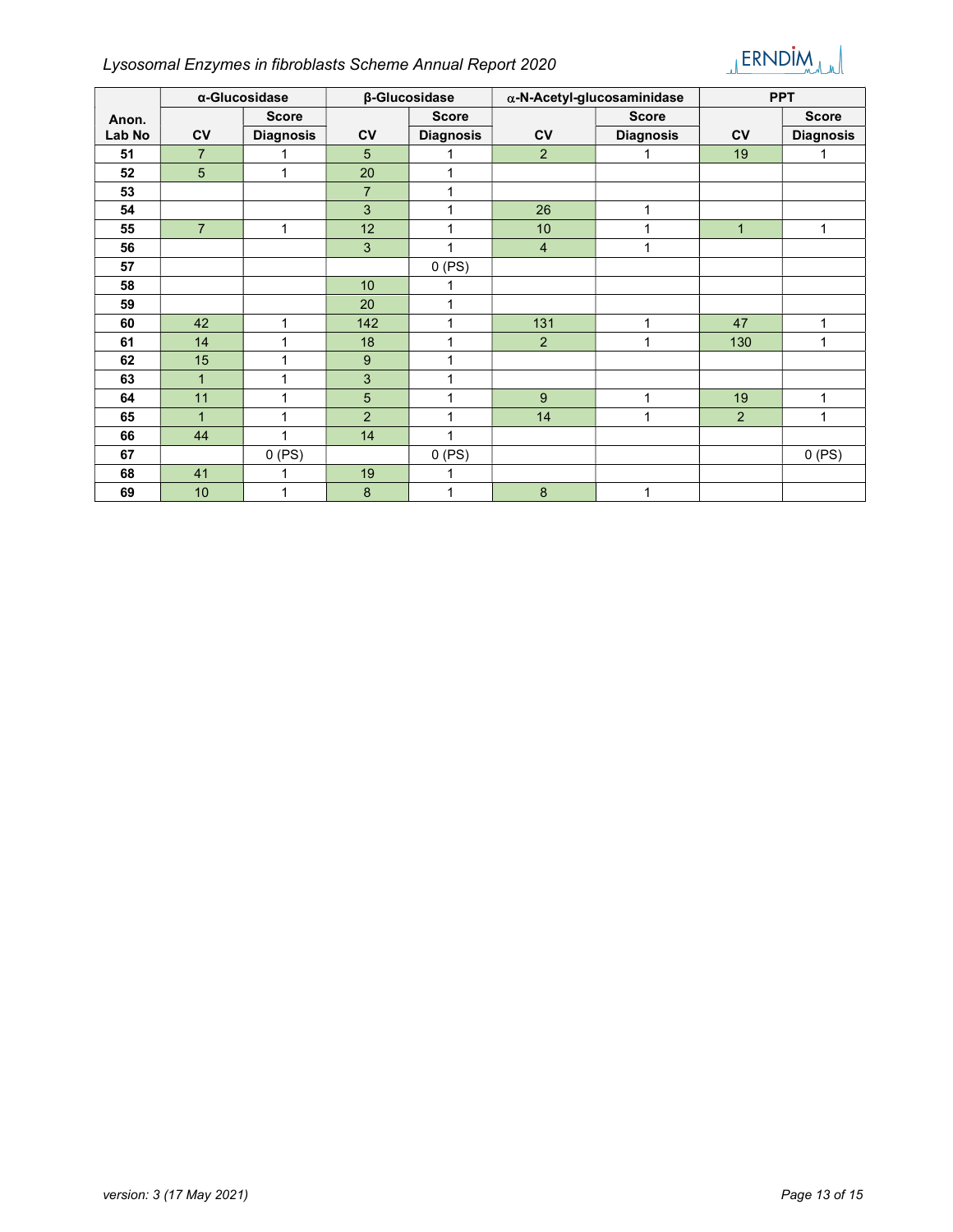### APPENDIX 1. Results per laboratory (part 3)

(see page 11 for key)

|                         | β-glucuronidase         |                  |                           | Galactocerebrosidase | Arylsulphatase A        |                  |
|-------------------------|-------------------------|------------------|---------------------------|----------------------|-------------------------|------------------|
| Anon.                   |                         | <b>Score</b>     |                           | <b>Score</b>         |                         | <b>Score</b>     |
| Lab No                  | CV                      | <b>Diagnosis</b> | CV                        | <b>Diagnosis</b>     | CV                      | <b>Diagnosis</b> |
| $\mathbf{1}$            | $\mathbf{1}$            | $\mathbf{1}$     | 8                         | $\mathbf{1}$         | $\overline{2}$          | $\mathbf{1}$     |
| $\mathbf 2$             | $\mathbf{1}$            | $\mathbf{1}$     |                           |                      | $\overline{1}$          | $\mathbf{1}$     |
| $\mathbf 3$             | $\overline{5}$          | $\mathbf{1}$     |                           |                      | $\overline{5}$          | $\mathbf{1}$     |
| $\overline{\mathbf{4}}$ | $\overline{2}$          | $\mathbf{1}$     |                           |                      | $\overline{7}$          | $\mathbf{1}$     |
| 5                       | $\overline{2}$          | $\mathbf{1}$     | $\overline{\mathbf{4}}$   | $\mathbf{1}$         | $\overline{1}$          | $\mathbf{1}$     |
| 6                       | 14                      | $\mathbf{1}$     | 41                        | $\mathbf{1}$         | 54                      | 0                |
| $\overline{\mathbf{r}}$ | $\overline{2}$          | $\mathbf{1}$     | 19                        | $\mathbf{1}$         | 10                      | $\mathbf{1}$     |
| 8                       |                         | $0$ (PS)         |                           |                      |                         | $0$ (PS)         |
| 9                       | 12                      | $\mathbf{1}$     | $\pmb{0}$                 | $\mathbf{1}$         | 33                      | $\mathbf 1$      |
| 10                      | $\overline{5}$          | $\mathbf{1}$     |                           |                      | $\overline{\mathbf{4}}$ | $\mathbf{1}$     |
| 11                      | 216                     | $\mathbf{1}$     | R <sub>0</sub>            | $\mathbf 1$          | $\overline{9}$          | $\mathbf{1}$     |
| 12                      | $\boldsymbol{9}$        | $\mathbf{1}$     | 24                        | $\mathbf 1$          | 11                      | $\mathbf{1}$     |
| 13                      | $\overline{1}$          | $\mathbf{1}$     | $\overline{7}$            | 1                    | $\mathbf 0$             | $\mathbf{1}$     |
| 14                      |                         |                  | 42                        | $\mathbf{1}$         | $\overline{1}$          | $\mathbf{1}$     |
| 15                      | 24                      | $\mathbf{1}$     | $\overline{2}$            | $\mathbf{1}$         | 27                      | $\mathbf{1}$     |
| 16                      |                         |                  |                           |                      |                         |                  |
| 17                      | $6\phantom{1}$          | $\mathbf{1}$     | $\overline{4}$            | $\mathbf{1}$         | 11                      | $\mathbf{1}$     |
| 18                      |                         |                  |                           |                      |                         | $0$ (PS)         |
| 19                      | $\mathbf 0$             | $\mathbf{1}$     | 37                        | $\mathbf{1}$         | $\overline{7}$          | $\mathbf{1}$     |
| 20                      | $\mathbf{1}$            | $\mathbf{1}$     |                           |                      | 24                      | $\mathbf{1}$     |
| 21                      | $\overline{\mathbf{4}}$ | $\mathbf{1}$     | $6\phantom{1}$            | 1                    | 19                      | $\mathbf{1}$     |
| 22                      | $\overline{3}$          | $\mathbf{1}$     | $\overline{0}$            | 1                    | $\boldsymbol{6}$        | $\mathbf{1}$     |
| 23                      |                         |                  |                           |                      | 43                      | $\mathbf{1}$     |
| 24                      | 12                      | $\mathbf{1}$     | 539                       | $\mathbf{1}$         | R <sub>0</sub>          | $\mathbf{1}$     |
| 25                      | $\boldsymbol{9}$        | $\mathbf{1}$     |                           |                      | $\overline{7}$          | $\mathbf{1}$     |
| 26                      | $\overline{3}$          | $\mathbf{1}$     |                           |                      |                         |                  |
| 27                      |                         |                  |                           |                      |                         |                  |
| 28                      | 13                      | $\mathbf 1$      | 13                        | 1                    | $\sqrt{5}$              | $\mathbf{1}$     |
| 29                      | 11                      | $\mathbf{1}$     | 16                        | $\mathbf{1}$         | 42                      | $\mathbf{1}$     |
| 30                      | $\overline{5}$          | $\mathbf{1}$     | $\overline{1}$            | $\mathbf{1}$         | 12                      | $\mathbf{1}$     |
| 31                      |                         |                  |                           |                      | 114                     | $\mathbf{1}$     |
| 32                      | 12                      | $\mathbf{1}$     | $\pmb{0}$                 | $\mathbf{1}$         | 17                      | $\mathbf{1}$     |
| 33                      |                         |                  |                           |                      | $\overline{2}$          | $\mathbf{1}$     |
| 34                      | 38                      | $\mathbf 1$      | $\ensuremath{\mathsf{3}}$ | $\mathbf{1}$         | 44                      | $\mathbf{1}$     |
| 35                      | $\overline{c}$          | 1                |                           |                      | 4                       | 1                |
| 36                      | $\overline{\mathbf{4}}$ | $\mathbf{1}$     | 12                        | $\mathbf{1}$         | $\overline{c}$          | $\mathbf{1}$     |
| 37                      | $\overline{5}$          | $\mathbf{1}$     | 33                        | $\mathbf{1}$         | 84                      | $\mathbf{1}$     |
| 38                      | $\mathbf{3}$            | $\mathbf{1}$     | 14                        | $\mathbf{1}$         | $\overline{2}$          | $\mathbf{1}$     |
| 39                      |                         |                  | $9\,$                     | $\mathbf{1}$         |                         |                  |
| 40                      | $\overline{7}$          | $\mathbf{1}$     | 45                        | $\mathbf{1}$         | 25                      | $\mathbf{1}$     |
| 41                      |                         |                  |                           |                      | $\overline{7}$          | $\mathbf{1}$     |
| 42                      | $\overline{4}$          | $\mathbf{1}$     | 55                        | $\mathbf{1}$         | 9                       | $\mathbf{1}$     |
| 43                      | 40                      | $\mathbf{1}$     | 30                        | $\mathbf{1}$         | 23                      | $\mathbf{1}$     |
| 44                      | 29                      | $\mathbf{1}$     |                           |                      |                         |                  |
| 45                      | $\boldsymbol{9}$        | $\mathbf 1$      |                           |                      | 15                      | $\mathbf{1}$     |
| 46                      | 15                      | $\mathbf{1}$     | 25                        | $\mathbf{1}$         | $\,$ 5 $\,$             | $\mathbf{1}$     |
| 47                      |                         |                  |                           |                      | $\mathbf{1}$            | $\mathbf{1}$     |
| 48                      | $\,6\,$                 | $\mathbf 1$      | $5\overline{)}$           | $\mathbf{1}$         | 3                       | $\mathbf{1}$     |
| 49                      | $\pmb{0}$               | $\mathbf 1$      |                           |                      | $\overline{5}$          | $\mathbf{1}$     |
| 50                      | $\,6\,$                 | $\mathbf{1}$     | $\overline{2}$            | $\mathbf{1}$         | $\overline{5}$          | $\mathbf{1}$     |
| 51                      | $\pmb{0}$               | $\mathbf 1$      | $\overline{2}$            | $\mathbf{1}$         | $\overline{1}$          | $\mathbf{1}$     |